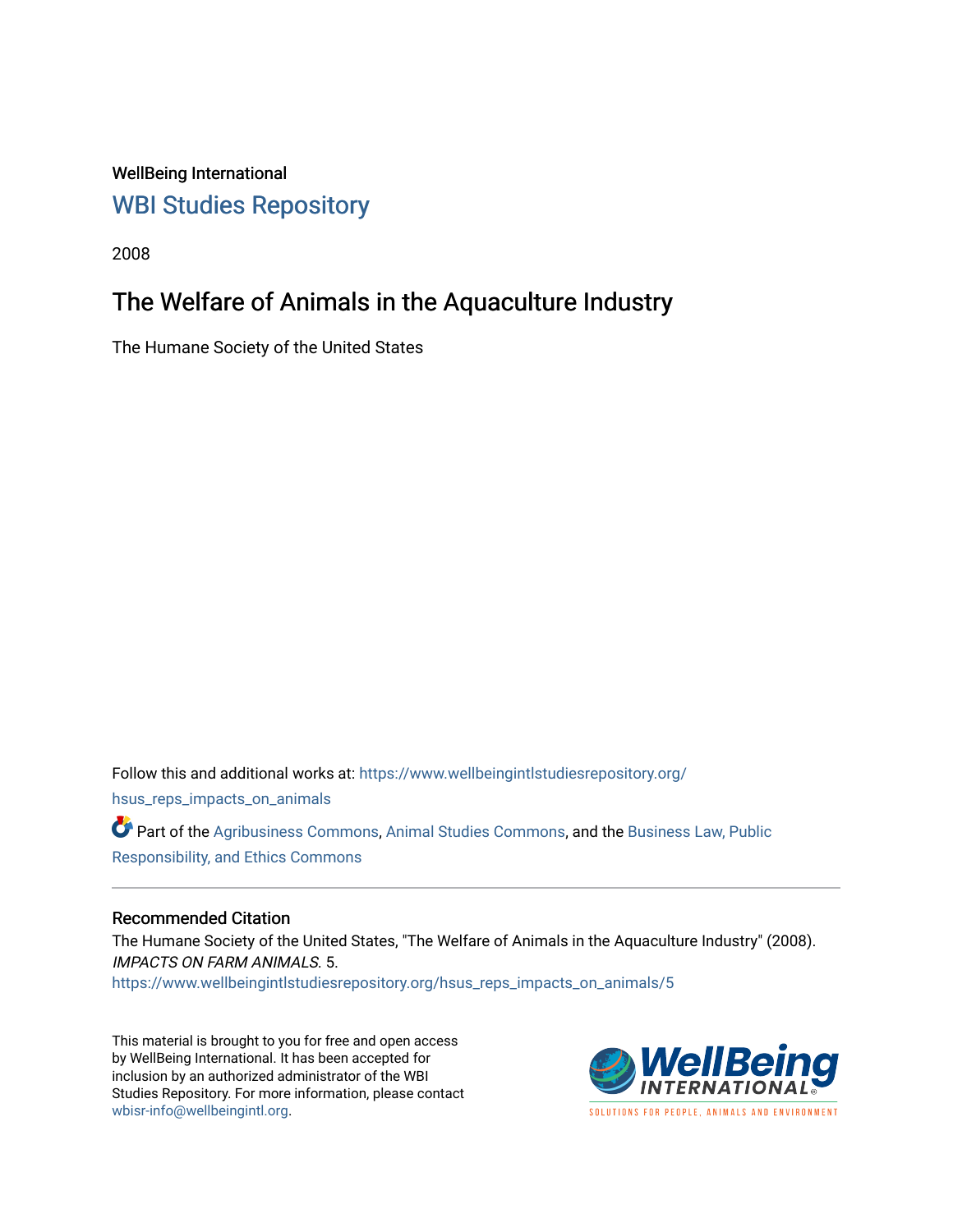

# An HSUS Report: The Welfare of Animals in the Aquaculture Industry

## **Abstract**

In the United States, approximately 1.3 billion fish are raised in off-shore and land-based aquaculture systems each year for food, making them the second-most commonly farmed animal domestically, following broiler chickens. The majority of farmed fish are subject to overcrowded and restrictive conditions, which, if unchecked, can quickly deteriorate water quality, cause severe stress, and result in increased mortality. Aquaculture practices and production—including handling, grading, transport, genetic manipulation, aggression from conspecifics, predation, physiological stress, and inhumane slaughter—compromise the welfare of these animals.

### Introduction

If fisheries sustain their current yields, populations of wild-caught aquatic animals face uncertain futures, with predictions of global collapse by 2048 of all species currently fished.<sup>1</sup> "The wild harvest of seafood, man's last major hunting and gathering activity, is at a critical point," wrote U.S. Department of Agriculture (USDA) researcher David Harvey. "Technology has enabled harvesting to outpace the speed at which species can reproduce."<sup>2</sup>

According to the Population Division of the Department of Economic and Social Affairs of the United Nations Secretariat, the human population of 6.09 billion in 2000 is estimated to reach 8.2 billion by 2030.<sup>3</sup> Globally, the average per-capita fish and shellfish consumption each year from 2001 to 2003 was  $16.4 \text{ kg}$  (36.2 lbs)<sup>4</sup> and is predicted to increase to 22.5 kg (49.6 lbs) by 2030.<sup>5</sup> Indeed, given that consumption has outpaced the growth of the world's human population since the  $1960s$ ,  $6$  the world's fisheries are unlikely to satisfy the marketplace. "In response," continued Harvey, "the seafood industry is beginning to shift from wild harvest to aquaculture, the production of aquatic plants and animals under grower-controlled conditions."<sup>2</sup>

Absent the additional demands placed on fish supply by the increasing human population, the Food and Agriculture Organization (FAO) of the United Nations predicted in 2006 that worldwide aquaculture\* production must nearly double in the next 25 years to satisfy current worldwide consumptive patterns for fish.<sup>7</sup> Since the mid-1980s, the aquaculture industry has expanded approximately 8% per year, $\frac{7}{3}$  and the numbers of farmed fish are expected to continue to increase, perhaps surpassing the numbers of wild-caught animals from the world's fisheries. Tore Håstein of Norway's National Veterinary Institute addressed the World Organisation for Animal Health (OIE) Global Conference on Animal Welfare in 2004 and reported that aquaculture has "developed to become the fastest growing food production sector in the world and it will continue to grow in the years to come."<sup>8</sup>

With the expansion of the fish farming industry comes growing concern for the well-being of increasing numbers of aquatic animals raised and killed for human consumption.<sup>8</sup> A review of recent scientific literature on fish welfare<sup>8-17</sup> and stress,<sup>18-22</sup> as well as debates on pain and consciousness in fish,<sup>23-30</sup> reflect the escalating interest in the well-being of farm-raised fish. This area of research was considered so important that both

 $\overline{a}$ \* For the purpose of this report, "aquaculture," "aquaculture production," and "aquaculture industry" refer exclusively to the farming of fish, not aquatic plants and other aquatic animals.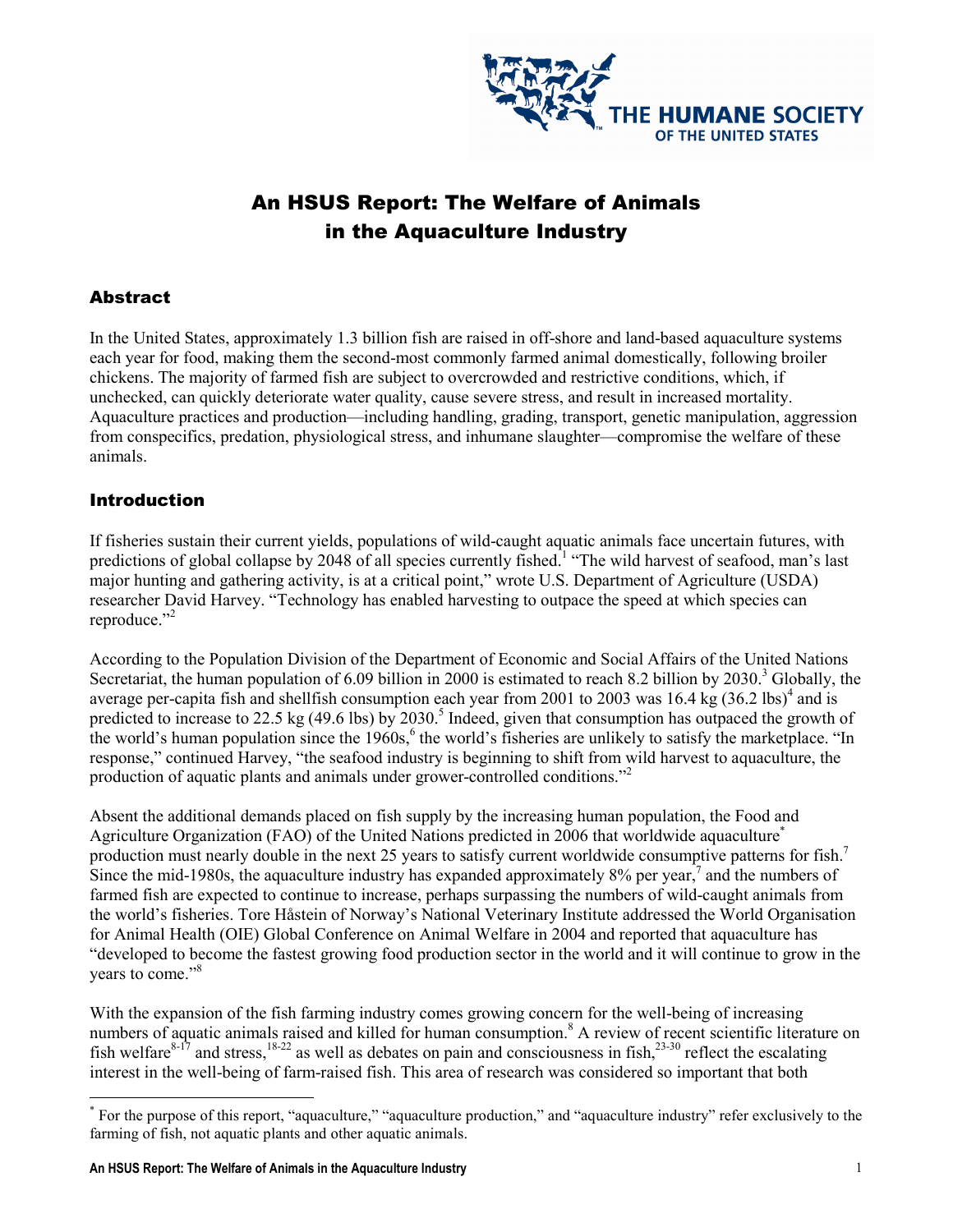Diseases of Aquatic Organisms<sup>31</sup> and Applied Animal Behaviour Science<sup>32</sup> devoted entire issues to the subject of behavior and welfare of fish. Beyond the scientific community, concern for fish welfare is also receiving attention, including amongst industry. The Fisheries Society of the British Isles (FSBI) states: "In practical terms also, it is often in our selfish interest to consider the issue of animal welfare; for example…poor welfare of farmed fish often equates to poor production."<sup>9</sup>

With the expected growth of the human population and increased per-capita fish consumption, the aquaculture industry will likely continue to experience growth. It is therefore critical that producers act now to develop methods to ensure the health and welfare of the increasing numbers of farmed fish.

# U.S. Aquaculture Industry Overview

According to the USDA's Census of Aquaculture completed in 2005, nearly 1.3 billion fish were raised for human consumption annually, with the industry dominated by five species: catfish (or channel catfish, 83.4% of cultured "food fish" by numbers), trout (11.9%), tilapia (2.8%), bass (1.3%), and salmon (0.5%).<sup>33</sup> The total sales value of aquaculture for food was \$672 million that Census year, with the top three states accounting for 40% of the number of U.S. facilities and nearly 64% of the total sales.<sup>33</sup>

| Top Ten U.S. States for Food Fish<br><b>Aquaculture Production</b> 33 |                        |                       |
|-----------------------------------------------------------------------|------------------------|-----------------------|
| Rank                                                                  | <b>Number of farms</b> | <b>Value of sales</b> |
| 1                                                                     | Mississippi            | Mississippi           |
| 2                                                                     | Alabama                | Alabama               |
| 3                                                                     | Arkansas               | Arkansas              |
| 4                                                                     | North Carolina         | Idaho                 |
| 5                                                                     | Wisconsin              | California            |
| 6                                                                     | California             | Washington            |
| 7                                                                     | Georgia                | North Carolina        |
| 8                                                                     | Texas                  | Texas                 |
| 9                                                                     | Florida                | Pennsylvania          |
| 10                                                                    | Pennsylvania           | Missouri              |

Across a variety of species, the steps and methods of aquaculture production are principally the same.<sup>34-38</sup> To obtain young, two primary systems are employed: 1) eggs and milt, a sperm-containing secretion of the testes of fish, are hand-collected from broodstock and mixed to induce fertilization or 2) broodstock spawn in captivity and fertilized eggs or swimming fry (young, post-larval fish) are subsequently collected. When starting with fertilized eggs, they are incubated until hatched. When fry begin actively searching for food, they are collected and transferred to a nursery to grow and feed until a preset time, size, or mass is reached: perhaps 2-3 months for tilapia,  $34$  4-6 months for catfish  $35$  and trout,  $36$  6-8 months for bass,  $38$  and 8-16 months for salmon.<sup>37</sup> Next, the fish are transferred from the nursery to a grow-out facility where they remain until reaching market size: 5-6 months for tilpia,  $34$  15-18 months for catfish,  $39$  15-20 months for trout,  $36$  18-24 months for bass,  $40$  and 18-36 months for salmon.<sup>37</sup> Times for all species can vary widely by many months depending on water temperature and quality, feed quality and availability, and stocking density.  $39-41$ 

The facilities most commonly used for aquaculture production are ponds, tanks, raceways, cages, and pens. Ponds can be natural or artificial, typically with low water refreshment. Tanks are often fiberglass with a high water turnover rate. Raceways are long, linear structures designed so water flows into one end and out the other with high turnover. Cages or pens are usually made from mesh or net screens and are submerged in larger bodies of water, often lakes or seas for species requiring saltwater.<sup>42</sup> The production of many farmed species requires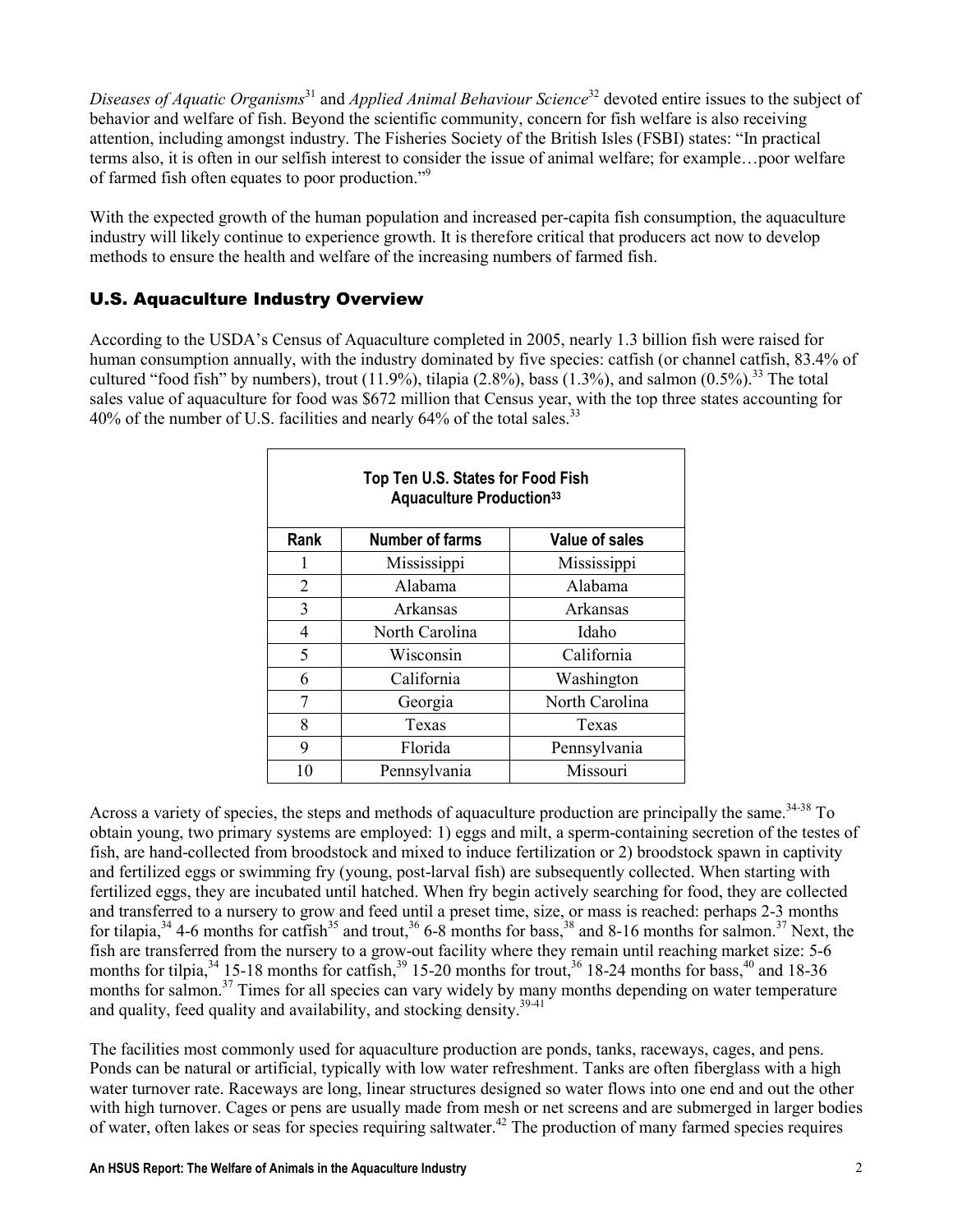the use of different types of facilities at different points in their lives. Farmed salmon, for example, hatch and grow as juveniles in freshwater, but after physiological adaptation to marine life, or smolting, grow-out is in seawater.

Collection of farmed fish is typically performed by netting, grading (a process similar to netting but using grates of various widths that allow fish below market size to pass through), or the draining of ponds. The animals are then transported to processing facilities for slaughter and packaging.

Given the scale of the U.S. and global aquaculture industries, and increasing concern for the welfare of farmed fish, several aspects of fish farming production practices and their impacts on the well-being of aquatic animals must be addressed.

# Pain Perception and Consciousness

Despite the current body of evidence regarding the welfare of farmed fish, some arguments persist that their ability to suffer and their conscious awareness of stimuli are yet to be determined. As such, two conflicting positions exist: one that contends that fish have the mental capacity to suffer and feel pain $26,27,43$  and another that asserts that fish brains lack a key neuroanatomical structure, the neocortex—which, in humans, is associated with the generation of conscious, subjective states—so, the animals have no consciousness or capacity to feel pain. $^{25}$ 

On reviewing the evidence for nociception, or the ability to perceive and transmit signals of noxious stimuli, scientists are in agreement that fish have both the appropriate nerves and pathways to sense and send potentially painful signals $8,15,23,24$  and that fish share neurotransmitters responsible for pain transmission with mammals,  $44$ which are found in higher concentrations in brain regions receiving input from these nerves.<sup>24</sup> Håstein concludes, "It is beyond doubt that fish do have nosiceptors [sic] and thus have the possibility to register pain, although the response and way of 'showing' pain is not expressed the same way as in terrestrial animals."<sup>8</sup>

Lynne U. Sneddon of the University of Liverpool's School of Biological Sciences and her co-authors believe that showing physiological and behavioral responses to painful stimuli are suggestive of the perception of pain in fish.<sup>23</sup> Investigating the effects of noxious substances injected into the lips of trout, the researchers observed significant changes in physiology and behavior, including increased gill, or opercular, beat rate and time to resume feeding.<sup>23</sup> Sneddon *et al.* also reported that the fish, after being injected in their lips, rubbed their mouths against the sides of the tank and the gravel, and displayed rocking behaviors for up to 90 minutes postinjection—behaviors she feels are not simple reflexes and that were mitigated by application of an analgesic.<sup>23,45</sup> The scientists concluded: "If a noxious event has sufficiently adverse effects on behaviour and physiology in an animal and this experience is painful in humans, then it is likely to be painful in the animal."<sup>23</sup>

Arguing against the idea that fish have the ability to suffer and feel pain, James D. Rose, a professor in the Department of Zoology and Physiology at the University of Wyoming, stresses that fish lack a neo-cortex, which he contends is essential for consciousness. Though he agrees that noxious stimuli can evoke neural activity leading to physiological stress and behavioral responses, and further acknowledges that nociceptive reactions are universal in the animal kingdom, Rose distinguishes this from sentience stating that "reactivity to noxious stimuli does not imply conscious awareness."<sup>25</sup> His primary argument distinguishes between behavioral responses to potentially painful stimuli and conscious, painful experiences where "functions of specific regions of cerebral cortex" allow humans to be aware of pain.<sup>2</sup>

Among vertebrates, however, there are differences in brain areas with specific functions.<sup>10,24</sup> In his essay "The Evolution of Pain," Donald Broom, University of Cambridge Professor of Animal Welfare in the Department of Clinical Veterinary Medicine and Vice-Chair of Animal Welfare for the European Commission's Scientific Committee on Animal Health and Animal Welfare, cautions: "It is necessary to look for the site of any particular function rather than assuming that it will be in the same area as in man" and concludes that "it is not logical to assume that, because an area which has a certain function in man is small or absent in another group of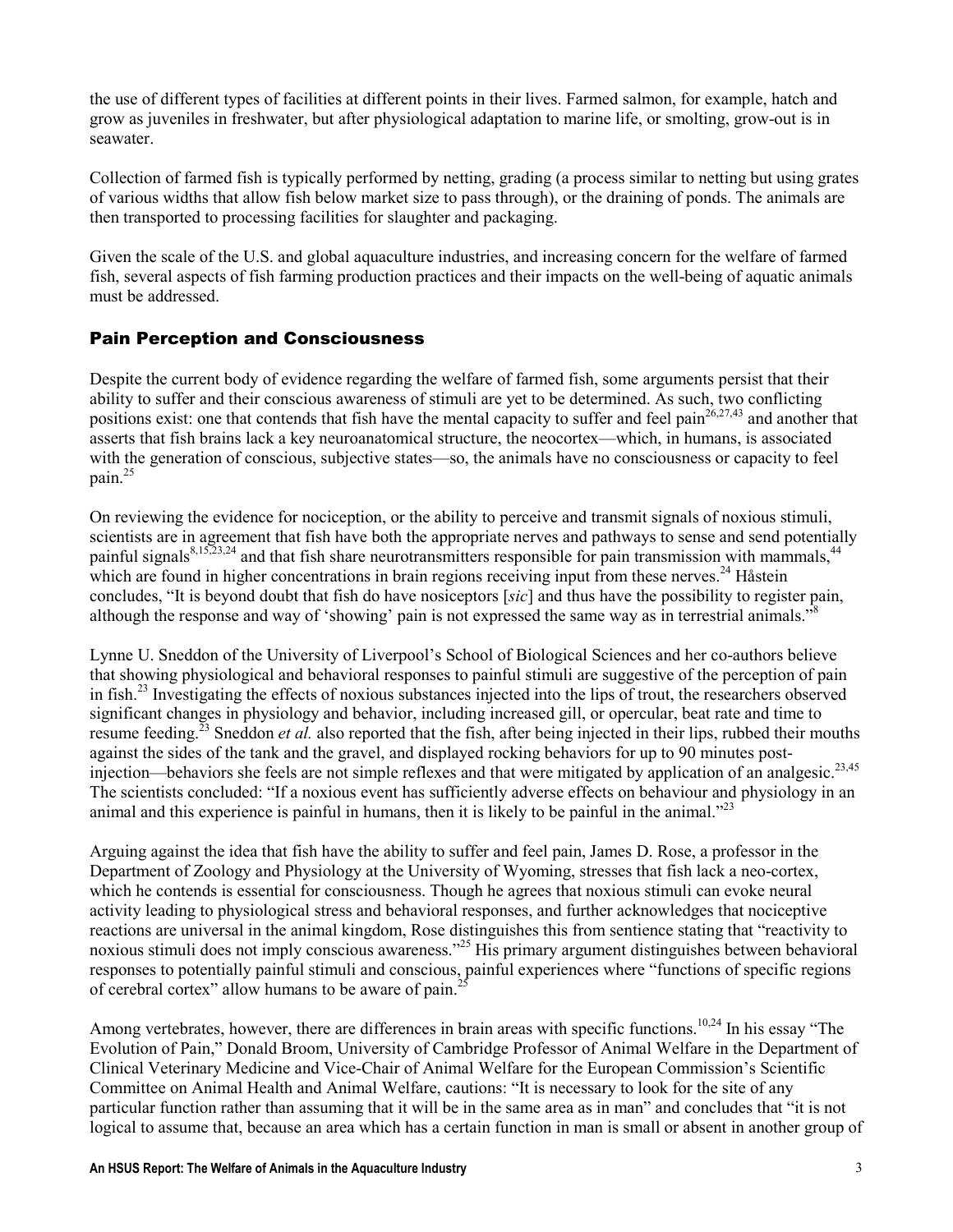vertebrates, the function itself is missing."<sup>24</sup> Evidence for the existence of nociception has been found in all vertebrates investigated, and, within the species researched, more similarities than differences exist in nociception systems, leading Broom to suggest that not only is there no basis for pain being more important for those with elevated cognitive capacity, but that "[p]ain might be a greater problem in animals with less cognitive ability."<sup>24</sup>

Kristopher Chandroo, a veterinarian from The University of Guelph's Aquaculture Centre, and co-authors assert that absence of structural similarities to humans in the fish brain does not exclude possible functional similarities.<sup>27</sup> In fact, emotions require "relatively primitive brain circuits that are conserved through evolution."<sup>26</sup> The researchers conclude: "Anatomical, pharmacological and behavioural data suggest that affective states of pain, fear and stress are likely to be experienced by fish in similar ways as in tetrapods. This implies that fish have the capacity to suffer, and that welfare consideration for farmed fish should take these states into account. We suggest that the concept of animal welfare can be applied legitimately to fish. It is therefore appropriate to recognize and study the welfare of farmed fish.<sup> $26$ </sup>

Separate from the debate on consciousness, the complex behaviors of fish, including deliberate avoidance responses and fear,<sup>46</sup> indicate more than simple reflex.<sup>17</sup> For example, carp, after having been hooked once, learn to avoid bait for a year or more,<sup>47</sup> and salmon can learn predator-avoidance skills from experienced fish.<sup>48</sup> Additionally, fish are able to learn about and remember their environment to aid in orientation and navigation,<sup>49</sup> solve tasks based on mental images of their surroundings,<sup>50</sup> and learn from familiar conspecifics, implicating the importance of social groups.<sup>51</sup> After reviewing evidence documenting complex behaviors exhibited by fish, Felicity Huntingford, Professor of Functional Ecology in the Department of Environmental and Evolutionary Biology at the University of Glasgow, and co-authors conclude that "the experience of suffering may be a real possibility."<sup>10</sup>

John Webster, University of Bristol emeritus professor of Animal Husbandry and founding member of the Farm Animal Welfare Council, an independent advisory body established by the British government in 1979 "to keep under review the welfare of farm animals on agricultural land, at market, in transit and at the place of slaughter; and to advise the Government of any legislative or other changes that may be necessary,"<sup>52</sup> synthesized the discussion in a 2005 interview with *The Daily Telegraph*: "A powerful portfolio of physiological and behavioural evidence now exists to support the case that fish feel pain and that this feeling matters. In the face of such evidence, any argument to the contrary based on the claim that fish 'do not have the right sort of brain' can no longer be called scientific. It is just obstinate."<sup>53</sup>

# The Welfare of Aquaculture Animals

Given the myriad and fundamental differences between farmed fish and other animals raised for human consumption, it follows that welfare considerations common to land-based farmed animals may not be directly applicable to aquatic farmed animals.<sup>9</sup> Contributing greater complexity to the farmed fish welfare discussion are the challenges of separating the different effects of individual production factors, leading to, as Huntingford *et* al. put it, "the important conclusion that, even for a particular species, gender and age of fish, we cannot guarantee the welfare by defining a simple set of husbandry conditions. This in turn emphasizes the need for sensitive on-the-spot indicators of welfare."<sup>10</sup>

The FSBI, the "premier Society in the British Isles, and increasingly in Europe, catering for the interests of professional fish biologists and fisheries managers<sup>554</sup> and publisher of *The Journal of Fish Biology*, identifies several directly observable indices of welfare, including:

- changes in skin or eye color, often indicating exposure to adverse events;
- changes in ventilation rate observed as increased opercular beating, indicating stress or exposure to environmental contaminants;
- changes in swimming performance and other behaviors, indicating injuries, the presence of parasites, or generally decreased welfare;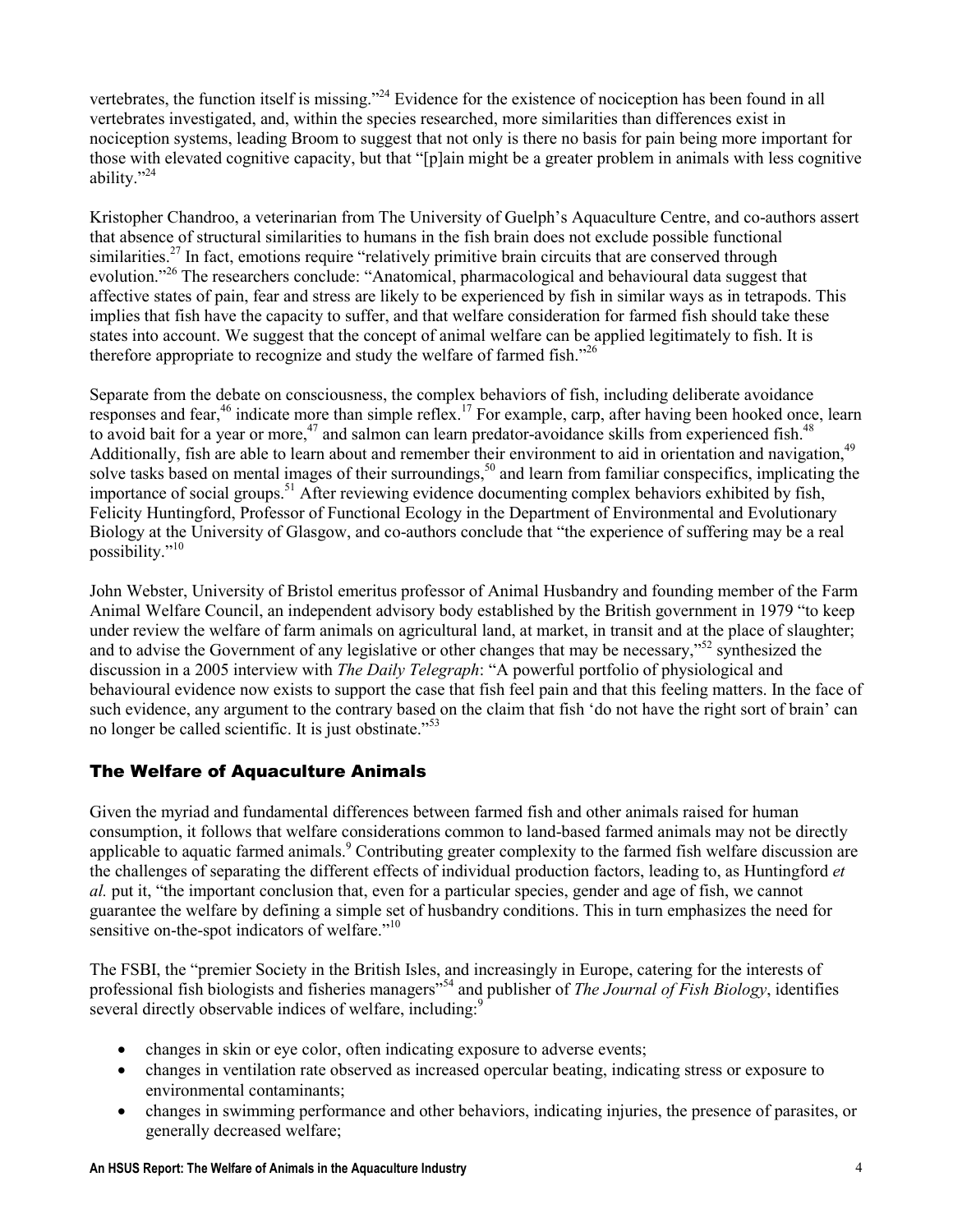- reduced food intake, often indicating acute or chronic stress;
- loss of body condition or impaired growth, indicating possible chronic stress;
- morphological abnormalities resulting from the effects of adverse conditions on development;
- occurrence of injuries from aggression and slow healing, indicating possible poor immune response; and
- increased incidence of disease, indicating possible poor environmental conditions.

To align welfare issues with those commonly considered for land animals, several scientists have adapted the Brambell Committee's "Five Freedoms" to fish,<sup>10,55</sup> summarized as follows:

- 1. Freedom from hunger and thirst: Captive fish should have a nutritionally appropriate diet to avoid decreased welfare; smolting fish may become dehydrated if transferred to sea water at too young of an age, before they are able to survive.
- 2. Freedom from discomfort: Appropriate water conditions should be provided as fish, through the surface area of their gills, are in intimate contact with their environment. Factors to be considered include levels of dissolved oxygen, pH, and ammonia; temperature; flow rates; and the presence of pollutants.
- 3. Freedom from pain, injury, and disease: While many diseases of fish may be poorly understood, they are frequently caused by problems with the environment. When outbreaks occur, they can lead to high mortality rates. All attempts should be made to limit disease outbreaks, and when disease is found, it should be quickly diagnosed and treated.
- 4. Freedom to express normal behavior: Appropriate densities and environmental conditions to enable the fish to exhibit natural behaviors should be maintained throughout the life cycle.
- 5. Freedom from fear and distress: Factors that cause fear, distress, discomfort, and other welfareimpairing conditions should be minimized.

Fish reared in aquaculture systems face numerous welfare challenges. The development, implementation, and management of appropriate production practices and facilities to ensure the well-being of growing numbers of farmed fish are critical, as significant concerns with stress responses, water and environmental quality, stocking densities, disease and parasites, selective breeding, genetic selection and transgenic manipulation, nutrition and feed, external impacts, crowding, handling, netting and grading, transport, and stunning and slaughter contribute to decreased welfare.

# Stress Response

Fish respond to challenges, or stressors, through their stress response. According to Thomas Schwedler, Professor in the Department of Biological Sciences at Clemson University, and Sterling Johnson, Fish Disease Specialist in the Department of Wildlife and Fisheries Science at Texas A & M University, this combined physiological and behavioral response by fish to stressful conditions is a survival mechanism in which the animals may "sacrifice long-term survival strategies to concentrate their efforts on short-term survival."<sup>13</sup> The stress responses can be short- or long-term and may indicate poor welfare. As welfare analysis is complex and no simple link exists between stress and welfare, the FSBI warn, "there is cause for concern about the welfare of the fish involved"<sup>9</sup> in the presence of a coordinated stress response influenced by specific conditions. Huntingford et al. address this topic in their review:<sup>10</sup>

Where fish cannot escape a stressor, or where the stressful stimulus is episodic or intermittent, prolonged activation of the stress response has deleterious consequences. These include loss of appetite, impaired growth and muscle wasting, immunosuppression and suppressed reproduction. Clearly, observing such changes provides strong indications that the well-being of the fish has been significantly compromised.

The stress response in fish is very similar to responses in higher vertebrates and mammals, and is often divided into three categories: primary, secondary, and tertiary stress responses.<sup>9,56-58</sup>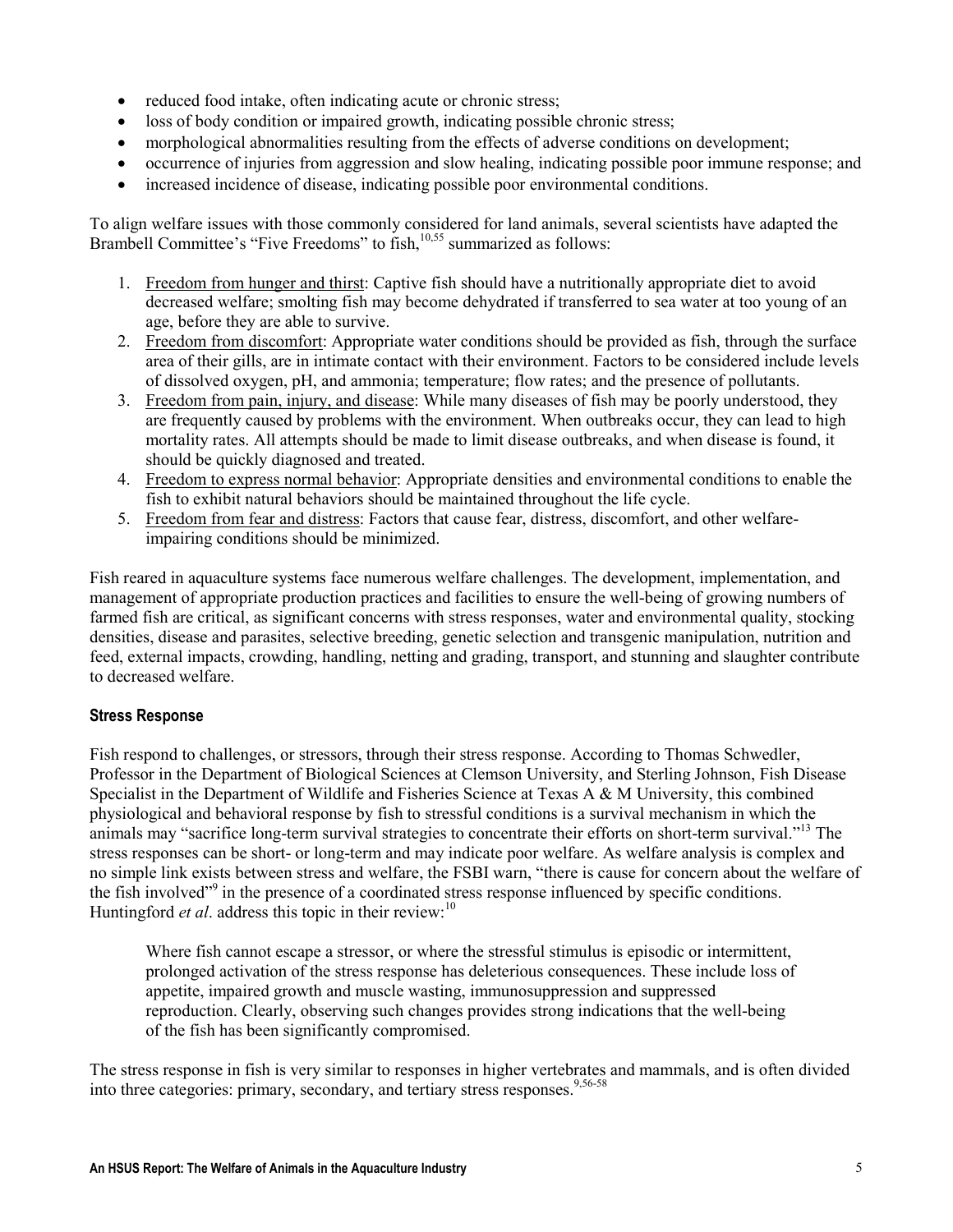Primary stress response is characterized by the physiological changes that occur in and between the nervous system and endocrine system. The stressor is perceived and then stimulates the release of hormones (catecholamines and cortisol) from endocrine glands. Review articles detail this chain of events in its entirety.<sup>9,10,19,56,57</sup> It is noteworthy that the end result is the production and release of the primary stress-induced hormone, cortisol.<sup>57</sup>

Secondary stress responses are those triggered by the elevated levels of hormones from the primary response. These effects include: changes in rates of turnover and secretion of other hormones and neurotransmitters; increased heart rate and blood flow to gills, improving respiratory capacity; and increased energy mobilization from stored reserves.<sup>9,56</sup>

Tertiary responses, or whole body responses, are typically due to repeated or long-term stressors that cannot be avoided. These effects include changes in immune function, disease resistance, growth, and reproductive health.<sup>9</sup> Cortisol, the primary stress-induced hormone produced and released, can suppress the immune system and increase mortality as a result.<sup>10</sup> Behavioral modifications may also develop as a result of stress, and these changes can develop immediately with the stressor and may be prolonged after its removal. Such altered behaviors include: feeding and appetite reduction, leading to impaired growth and fitness;<sup>59</sup> changes in levels of activity and swimming performance; shelter seeking; suppressed predator and stressor avoidance; and difficulties with thermoregulation and orientation.<sup>11,18,19</sup>

Following a stressful event, the level of plasma cortisol increases, typically proportionally to the duration and magnitude of the stressor.<sup>9,59</sup> If the stressful event is brief, the concentration normalizes within a few hours. When faced with chronic stress, the fish's elevated cortisol levels may persist throughout the duration of the stressor.<sup>10</sup> Cortisol therefore provides a measure of the deleterious effects of stress.<sup>20</sup> These stress responses can also be cumulative if confronted with multiple stressors.<sup>59</sup>

Though stress cannot be directly quantified, cortisol level measurements can be used as a proxy even though measurement methods are not consistently accurate or practical, and will not necessarily implicate the stressor involved. FSBI's aforementioned directly observable indices of welfare have also been identified by Huntingford *et al.* to assess stress, health, and welfare of farm-raised fish.<sup>9,10</sup> A priority of the aquaculture industry should be to identify how conditions could be improved to minimize stressors and their effects to improve the welfare of farmed fish.

#### Water and Environmental Quality

Water quality is considered one of the most important factors contributing to fish health and is therefore seen by industry as a limiting factor in production.<sup>60</sup> A fish's gills have a very large surface area so they can more easily extract oxygen from water, which also makes the animals highly sensitive to pollution and poor water quality.<sup>9</sup> Since fish are in such intimate contact with their environment, optimal conditions for health and welfare should include appropriate temperature, dissolved oxygen (DO), pH, salinity, the levels of organic and inorganic substances, light, among other parameters.<sup>15</sup> According to a 2005 review, "Science-Based Assessment of Welfare: Aquatic Animals," published in the OIE's Animal Welfare: Global Issues, Trends and Challenges, failure to provide ideal environments "may result in stress, distress, impaired health and mortality, all of which are often associated with the intensive rearing conditions that cause poor water quality."<sup>15</sup>

The issue of water quality affects all types of production systems. Extensive and intensive systems are differentiated in part by how the water is managed. In extensive systems, natural processes maintain water quality through currents or tides, remove carbon dioxide and ammonia via microbial activity, supply DO from the atmosphere, and dilute wastes.<sup>11,14</sup> Once the water can no longer negotiate the rates of oxygen consumption and waste production by the fish, it must be pumped through the system via raceways, recycled in tanks, or otherwise altered to maintain good quality; the system is then deemed intensive.<sup>11</sup> Net pens open to the environment are typically classified as intensive because of the stocking densities involved and the requirement of extra-environmental delivered feed.<sup>61</sup> In either system, however, failure to provide and maintain high water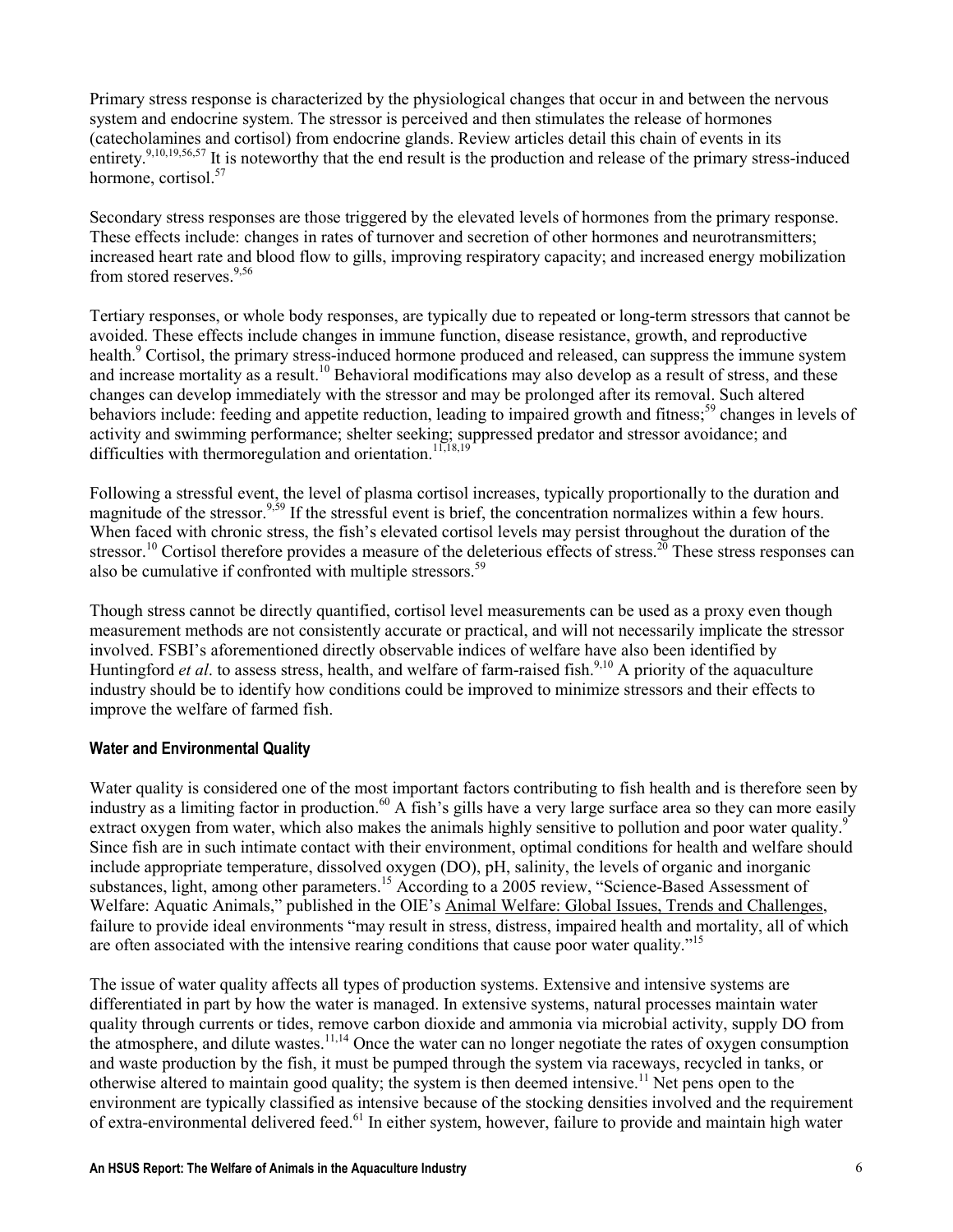quality can rapidly deteriorate fish welfare. To avoid extreme problems with water quality, it is recommended by University of California-Davis aquaculture specialist Fred S. Conte that producers avoid operating at maximum capacity as detrimental conditions can develop rapidly in high-density intensive systems.<sup>11</sup>

Analysis and adjustment of water quality can improve the welfare of farmed fish. Generally, water quality deteriorates in part due to interactions between fish and water, namely respiration rates and waste production. Respiration decreases the DO content and increases carbon dioxide, and fish wastes increase levels of ammonia, nitrate, nitrite, and suspended solids.<sup>19,60</sup> Accumulation of nitrite in the water can alter respiration by decreasing the blood's ability to transport oxygen.<sup>11</sup> Hypoxia and low levels of DO trigger a stress response in fish, and altered levels of other chemicals, including ammonia and carbon dioxide, can disturb fish physiology, causing impaired gill and kidney function, and may increase respiration, which can exacerbate the effects of toxicity.14,19,60,62 Sublethal conditions, if left for long durations, will chronically stress fish and result in reduced growth and reproductive performance, and increased susceptibility to disease and parasites.<sup>15,60</sup> As such, it is critical to strive for conditions that are optimal, rather than simply those that do not exceed preset toxicity limits even though such limits may be easier to assess.<sup>14,60</sup> Optimal water conditions can vary depending on the species, age, and size of the animals, as well as their history of exposure to dissolved gases and chemicals.<sup>14</sup>

As a fish's body temperature is typically within a few degrees of the water temperature, any temperature increase will increase the animal's metabolic rates and demand for oxygen.<sup>62</sup> Water temperature conditions for farmed fish must therefore be closely monitored.<sup>60</sup> Staying within the optimal temperature range for a particular species and, more specifically, for genetic lines within the same species, is vital, but stress can be induced in fish when water temperature shifts dramatically even within ideal parameters.<sup>19</sup> This can occur when fish move in temperature-stratified waters or, if during transport, fish are moved through different environments at varying temperatures. When water temperatures increase, oxygen levels must be closely monitored as DO capacity is inversely proportional to temperature. As such, it is believed that the stress associated with increasing temperatures is due to hypoxia.<sup>19</sup> At the other extreme, stress induced by lower temperatures can suppress the immune system and reduce feeding, which may both be deleterious to fish welfare.<sup>19,22</sup>

Lighting is another environmental factor that can affect the welfare of farmed fish. Artificial lighting is used to control the photoperiod, extending daylight hours to increase growth and also to manipulate maturation.<sup>63,64</sup> Growth of immature fish is preferred since carcass quality degrades after sexual maturity is reached.<sup>65,66</sup> Aquaculture systems employ various lighting regimens, with some subjecting fish to continuous light to stimulate growth.64,67,68 Rapid shifts in light intensity should be avoided as they can dramatically alter behavior by invoking a panic or predator type response, increasing injury through unintentional collisions, and causing mortality.<sup>8,69</sup> Few studies have investigated the effects on animal welfare from artificial lighting regimens, though it has been noted that artificial photoperiods can affect the immune system and disease susceptibility in some fish.<sup>70</sup> According to Schwedler and Johnson, fish "may require the regulation of light intensities and daily light/darkness regimes to avoid stress."<sup>13</sup> The FSBI lists "[a]ppropriate seasonal and daily patterns of light intensity" as "[c]ritical for fish welfare."<sup>9</sup> More study is needed in this area to elucidate the welfare effects of altered photoperiods and continuous lighting on farmed fish.

#### Stocking Density

Not unlike other industrial farm animal production systems, aquaculture facilities have increasingly stocked greater numbers of fish without making parallel increases in the size of the confinement systems. Keeping fish at high densities can have a negative impact on their health and welfare.<sup>15,71</sup>

Densities vary by species, age, and rearing conditions. Appropriate stocking densities should provide adequate space for proper metabolic considerations through good water quality, proper behavioral considerations, such as allowing for unimpaired swimming and social behaviors, and the limitation or control of aggression.<sup>13,14</sup>

Carrying capacity is a density concept that describes the ability of the system to continuously provide consistent water quality. Practically, the carrying capacity of the production system is the maximum number of fish the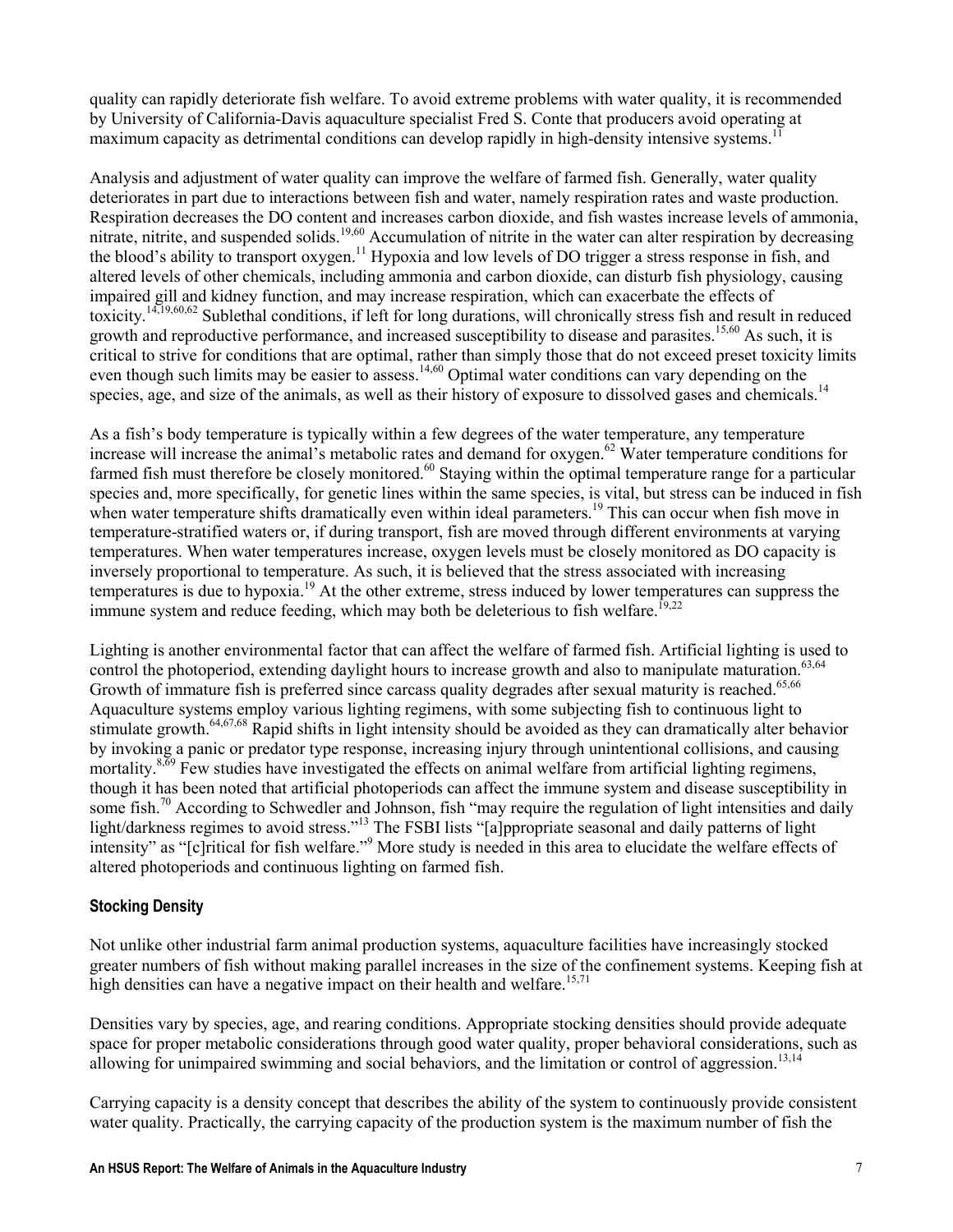system can maintain in terms of management of DO, ammonia, carbon dioxide, and other water quality issues.<sup>11,72</sup> The appropriateness of this measure of density is questionable as it only accounts for the physiological needs of the fish and ignores spatial and behavioral requirements. As such, carrying capacity may not be optimal for disease control or welfare.<sup>11</sup>

Aside from the effects of high stocking densities on water quality, elevated densities can diminish the ability of fish to display natural behaviors, while increasing the exhibition of undesired ones. Given the wide variety of behaviors demonstrated by and within species at different stages in the life cycles of fish, developing a concise and broad-brushed means by which to afford aquatic animals the full range of critical natural behaviors is challenging.<sup>19</sup> Indeed, social behaviors vary across a wide spectrum of interactions. For example, in salmon, these behaviors change with age: Young salmon still residing in freshwater streams are solitary and will protect their feeding territory; as salmon age and begin making their migration to sea, they become more social and may begin shoaling; and, when sexually maturing, they can become aggressive.<sup>19,73</sup> Fish who are forced into undesired social situations face unwanted stress and diminished welfare, including higher mortality and decreased health, physiological condition, food conversion, and growth.<sup>14</sup> Additionally, these interactions can inhibit the ability of fish to cope with other stressors.<sup>74</sup>

Research has shown that the mortality of young salmon increases with density, and it is believed that social stress is a contributing factor.<sup>75</sup> Elevated densities have been linked with decreased disease resistance,<sup>76</sup> perhaps because chronic stress from aggression has been implicated in impairing immune function.<sup>14</sup> Aggressive interactions between fish are often based on the animals' sizes and can lead to fin, tail, and eye nipping (often referred to as cannibalism), injury from ramming, and suppressed growth.<sup>14,77</sup> Differences in sizes are amplified by larger fish dominating food supplies, thus growing larger, resulting in subordinate smaller fish growing slower due to competition for food at guarded feeders and higher energy requirements caused by chronic stress.<sup>14</sup> Indeed, high stocking densities that fail to meet behavioral requirements can stress fish and may lead to reduced growth and increased mortality.<sup>9,11,14</sup> Lesions that develop from aggressive behaviors can further increase the risk of infection.<sup>8,15</sup> Few alternatives exist for subordinate fish to avoid dominant individuals, as the confinement of aquaculture systems does not easily allow for conflict avoidance by escape.<sup>14</sup>

Some evidence exists that in certain species, such as tilapia and salmon, aggressive behaviors can be diminished by increasing fish densities.<sup>14</sup> However, it is not clear that the overall welfare of these species is improved at higher densities. As well, other welfare issues may develop at higher stocking densities such as increased bodily abrasion leading to fin damage.<sup>12,78</sup>

Given the complexity of stocking density issues and their effects on fish welfare for a variety of species, Tom Pottinger, Aquatic Ecotoxicology and Physiology Group Leader, and Alan Pickering, retired Professor, both with the U.K.'s Natural Environment Research Council's Centre for Ecology & Hydrology, suggest that "the aquaculture environment is inherently unsuitable for fish that are territorial or solitary animals in their natural environment, such as some salmonid fish. In these cases, agonistic interactions can be particularly stressful to the fish."<sup>20</sup> More investigation is needed on space (volume) preference to fully explore and address the many problems of inappropriate densities on the welfare of farmed fish.<sup>11,79</sup>

#### Disease and Parasites

A key welfare problem for farmed fish is infection by disease and parasites. In the U.S. catfish industry—the largest sector of domestic aquaculture comprising 85.8% of fish raised in 2005, farming more than 1.1 billion animals<sup>33</sup>—mortality due to infectious disease can approach  $30\%$  of the population.<sup>80</sup> Since stress can decrease immune function, high rates of disease are often warning signs of preexisting and unobserved welfare problems.<sup>9</sup>

The physiological links between stress and immunosuppression are thoroughly described in the aquaculture literature.<sup>9,14,56,59</sup> The increased levels of cortisol are implicated in the diminished capacity for macrophages (a type of white blood cell) to capture, engulf, and destroy bacteria.<sup>14,56</sup>Stress also decreases the numbers of white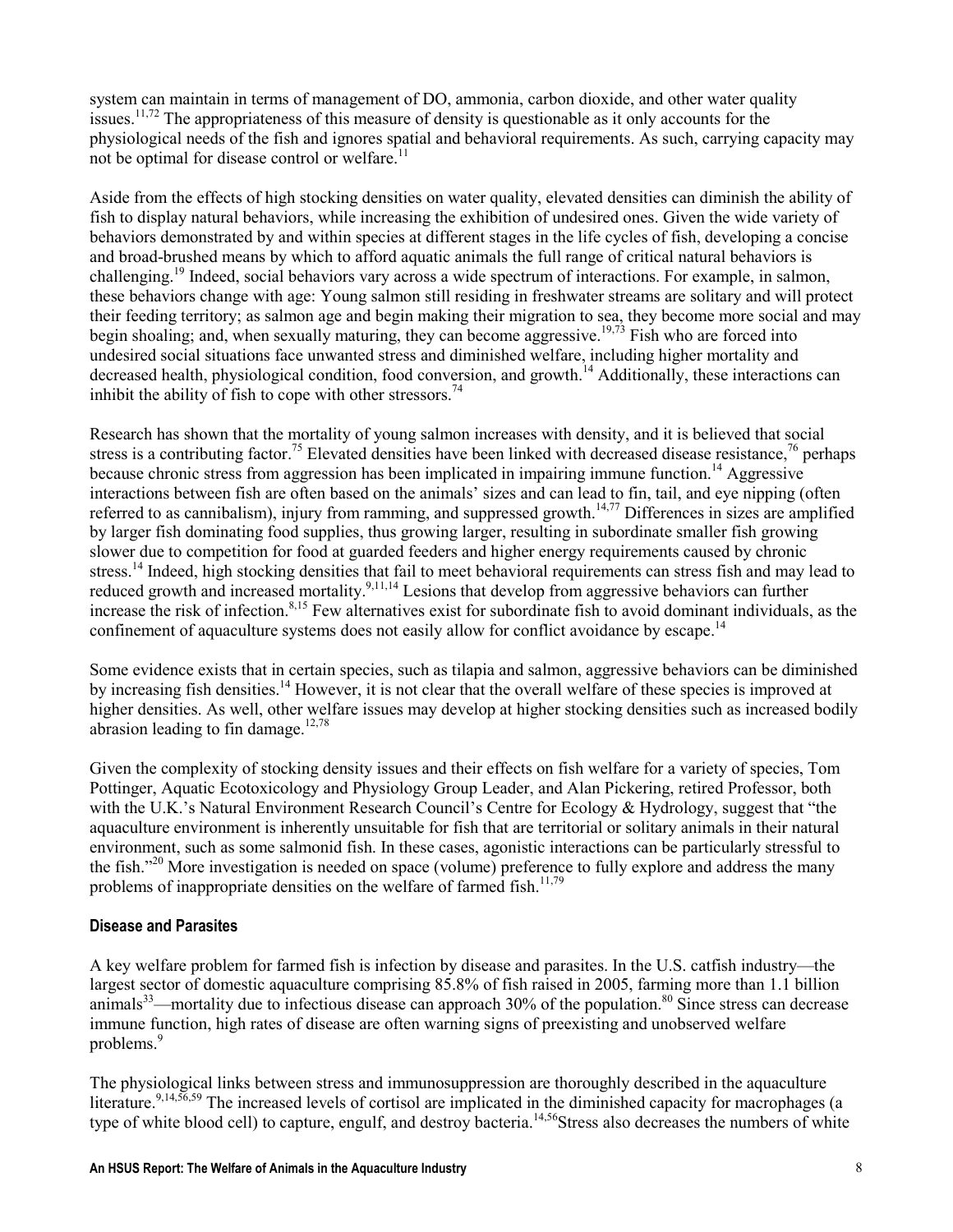blood cells and impairs antibody production.<sup>14,21,59,81</sup> It has also been noted that an immune response can influence the stress response since chemicals and cells linked with immune function can affect the release of stress hormones and intermediaries,<sup>956</sup> leading to the possible increased susceptibility of diseased fish to other pathogens.<sup>19</sup> According to Gary Wedemeyer, emeritus senior scientist with the U.S. Fish and Wildlife Service's National Fisheries Research Center, "immunosuppression is particularly important because its effects can linger for some time after the other physiological changes have returned to prestress levels."<sup>14</sup>

Other factors aside from stress have been linked to disease.<sup>\*</sup> In intensive aquaculture systems, poor water quality can lead to injuries in the gills, increasing susceptibility to bacterial infection.<sup>14</sup> This bacterial growth hinders the ability for the gills to exchange oxygen and carbon dioxide, and can be fatal.<sup>14</sup> Stressful water and environmental conditions, such as having inappropriate DO levels or stocking densities, are also correlated with two types of blood infections, furunculosis and motile Aeromonas septicemia (MAS), though proper management of rearing conditions can mitigate these outbreaks.<sup>14</sup> Unsuitable temperatures have also been shown to put catfish at high risk for enteric septicemia and rainbow trout at high risk for enteric red-mouth.<sup>14</sup> When MAS is present in the water, stress from social encounters between trout can be sufficient to result in MAS in defeated individuals.<sup>82</sup>

Several disorders have been identified in farmed salmon, the most studied aquacultured species. Compared to their wild counterparts, reduced exercise and food surplus for pen-confined salmon have been implicated in heart deformities that lead to poor circulation, reduced stress tolerance, and increased mortality.<sup>8,83</sup> Cataracts are another common welfare problem in farmed salmon, believed to be caused by water temperature fluctuations, poor nutrition, rapid growth, and exposure to UV and sunlight that can lead to reduced vision, blindness, surface lesions, and impaired growth.8,84,85 Skeletal deformities, such as shortened vertebral columns and humped backs, are increasingly identified in farmed salmon and can lead to impaired swimming performance, diminished feeding efficiency, lower stress tolerance, and overall poor welfare.<sup>12,86</sup>

Farmed fish are also subject to a variety of parasitic infestations.<sup>87,88</sup> For certain parasites, a minimum stocking density is typically needed before infestation can occur. However, Professor Christina Sommerville, Dean of Faculty of Natural Sciences and head of Parasitology at the University of Stirling's Institute of Aquaculture, notes that this threshold "is far exceeded in the fish farm environment."<sup>87</sup> Parasites are known to infect nearly every part of their host; they feed on scales and can infect the blood, intestines, and nearly every other organ. If left uncontrolled, parasites can cause serious health and welfare problems and increase mortality.<sup>87,89</sup>

Sea lice are the best known parasites infecting farmed fish and have proven since the 1960s to be particularly problematic for the farmed salmon industry.<sup>90</sup> Parasitic copepods (small crustaceans), sea lice feed on the skin and protective mucus of salmon, and the effects of their feeding can become severe enough to expose bones in the skull and cause death.15,89 Financial losses due to sea lice infection of salmon can exceed 11% of the total production value due to costs associated with stress, treatment, mortalities, and lowered production.<sup>89</sup>

The treatments that exist for pathogens and parasites may introduce their own welfare problems. In bath treatments, for example, fish are first corralled into a smaller volume and dosed with insecticides, vaccines, antifungals, or other chemicals, before being released with the chemically treated water. Not only may surrounding ecosystems suffer potentially toxic effects,  $91$  but the treatments have been shown to elicit a stress response in catfish, trout, carp, and tilapia.<sup>9,19,92-94</sup> Bath treatments with hydrogen peroxide, though likely more environmentally friendly, have been shown in trout to increase the stress response, impair oxygen-carrying capacity by the blood, and irritate the gills.<sup>95</sup> Prolonged treatments with certain antiparasitics have been linked to the development of resistance, decreasing the effectiveness of the treatments.<sup>89</sup>

 $\overline{a}$ 

<sup>\*</sup> For a thorough review of bacterial diseases in marine systems, see Toranzo AE, Magariños B, and Romalde JL. 2005. A review of the main bacterial fish diseases in mariculture systems. Aquaculture 246:37-61.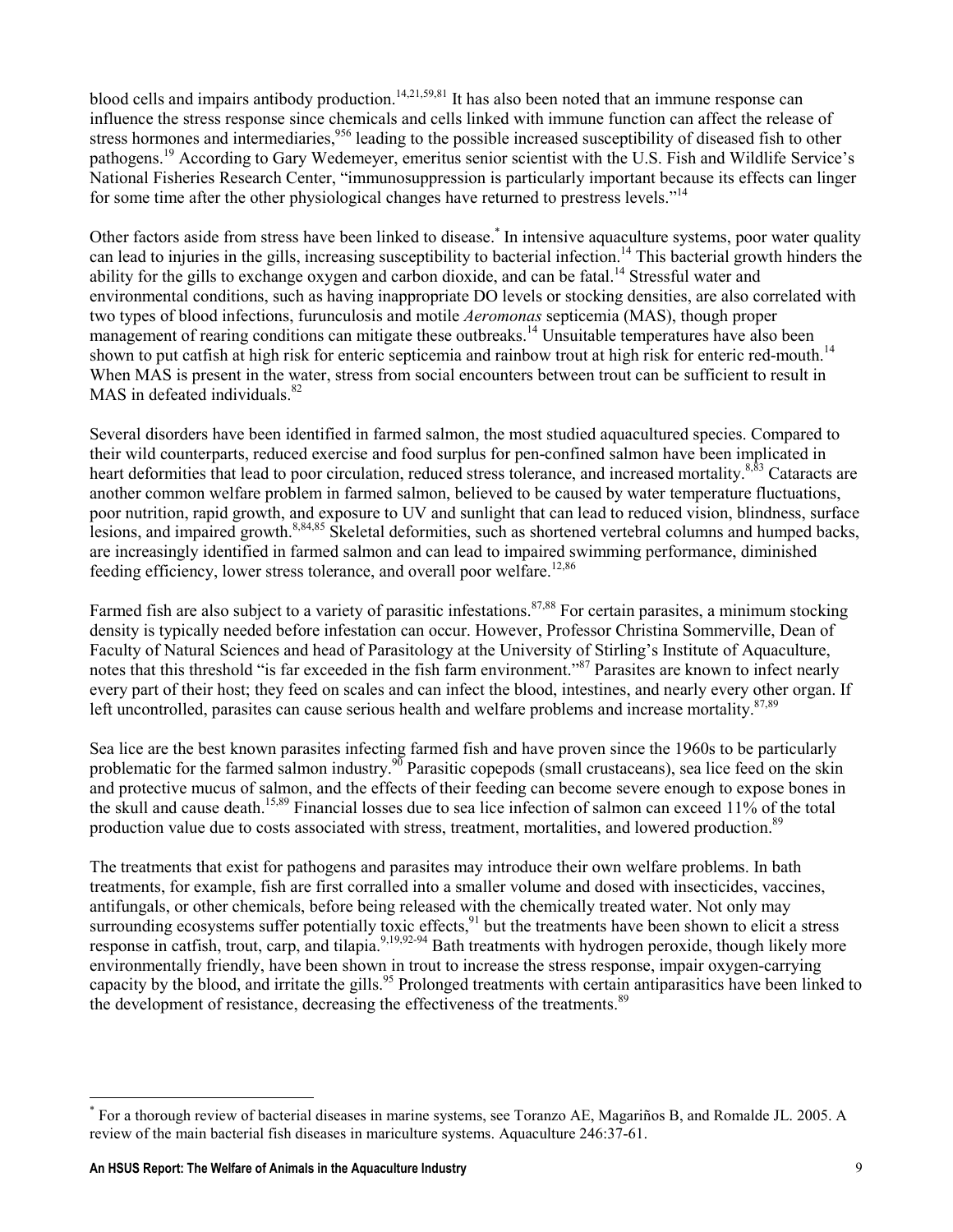# Environmental Factors Commonly Associated with the Occurrence of Infectious and Noninfectious Fish Diseases

| <b>Fish Disease Problem</b>                                                                                                                                                                                                                                                                                                                                                         | <b>Predisposing Environmental Factors</b>                                                                                                                                                    |  |
|-------------------------------------------------------------------------------------------------------------------------------------------------------------------------------------------------------------------------------------------------------------------------------------------------------------------------------------------------------------------------------------|----------------------------------------------------------------------------------------------------------------------------------------------------------------------------------------------|--|
| Bacterial gill disease<br>(Flavobacterium sp.)                                                                                                                                                                                                                                                                                                                                      | Crowding; chronic low oxygen (4 mg/l for salmonids); elevated<br>ammonia (more than 0.02 mg/l for salmonids); suspended particulate<br>matter                                                |  |
| Blue sac, hydrocele                                                                                                                                                                                                                                                                                                                                                                 | Temperature; ammonia; crowding                                                                                                                                                               |  |
| Columnaris<br>(Flexibacter columnaris)                                                                                                                                                                                                                                                                                                                                              | Crowding or handling during warm-water periods if carrier fish are<br>present                                                                                                                |  |
| Environmental gill disease                                                                                                                                                                                                                                                                                                                                                          | Adverse rearing conditions, but contributory factors currently not well<br>defined                                                                                                           |  |
| Epithelial tumors, ulceration                                                                                                                                                                                                                                                                                                                                                       | Chronic, sublethal contaminant exposure                                                                                                                                                      |  |
| Fin erosion                                                                                                                                                                                                                                                                                                                                                                         | Crowding; low level of dissolved oxygen; nutritional imbalances;<br>chronic exposure to trace contaminants; high total suspended solids;<br>secondary bacterial invasion                     |  |
| Furunculosis<br>(Aeromonas salmonicida)                                                                                                                                                                                                                                                                                                                                             | Low oxygen (<5 mg/l for salmonids); crowding; temperature; handling<br>when pathogen carriers are present                                                                                    |  |
| Hemorrhagic septicemias, red-sore<br>disease<br>(Aeromonas, Pseudomonas)                                                                                                                                                                                                                                                                                                            | External parasite infestations; ponds not cleaned; crowding; elevated<br>ammonia; low oxygen; stress due to elevated water temperatures;<br>handling after overwintering at low temperatures |  |
| Kidney disease<br>(Renibacterium salmoninarum)                                                                                                                                                                                                                                                                                                                                      | Water hardness less than about 100 mg/l (as $CaCO3$ ); diet composition;<br>crowding; temperature                                                                                            |  |
| Nephrolithiasis                                                                                                                                                                                                                                                                                                                                                                     | Water high in phosphates and carbon dioxide                                                                                                                                                  |  |
| Parasite infestations                                                                                                                                                                                                                                                                                                                                                               | Overcrowded fry and fingerlings; low oxygen; excessive size variation<br>among fish in ponds                                                                                                 |  |
| Skeletal anomalies                                                                                                                                                                                                                                                                                                                                                                  | Chronic, sublethal contaminant exposure; adverse environmental<br>quality; PCB, heavy metals, kepone, toxaphene exposures; dietary<br>vitamin C deficiency                                   |  |
| Spring viremia of carp                                                                                                                                                                                                                                                                                                                                                              | Handling after overwintering at low temperatures                                                                                                                                             |  |
| Strawberry disease (rainbow trout)                                                                                                                                                                                                                                                                                                                                                  | Uneaten feed; fecal matter with resultant increased saprophytic bacteria;<br>allergic response                                                                                               |  |
| Sunburn                                                                                                                                                                                                                                                                                                                                                                             | Inadequately shaded raceways; dietary vitamin imbalance may be<br>contributory                                                                                                               |  |
| Swim bladder stress syndrome                                                                                                                                                                                                                                                                                                                                                        | Oil films; hypoxia; salinity; other water quality factors                                                                                                                                    |  |
| Vibriosis<br>(Vibrio anguillarum)                                                                                                                                                                                                                                                                                                                                                   | Handling; oxygen $\leq 6$ mg/l, especially at water temperatures of 10-15 $\degree$ C<br>$(50-59^{\circ}F)$ ; salinity 10-15%                                                                |  |
| White-spot, coagulated-yolk disease                                                                                                                                                                                                                                                                                                                                                 | Environmental stress: air supersaturation >102-103%, temperature,<br>metabolic wastes, chronic trace contaminant exposure                                                                    |  |
| This table has been adapted from: Wedemeyer GA. 1997. Effects of rearing conditions on the health and physiological quality of fish in<br>intensive culture. In: Iwama GK, Pickering, AD, Sumpter JP, and Schreck CB (eds.), Fish Stress and Health in Aquaculture, Society for<br>Experiment Biology, Seminar Series 62. (Cambridge, U.K.: Cambridge University Press, pp. 35-71). |                                                                                                                                                                                              |  |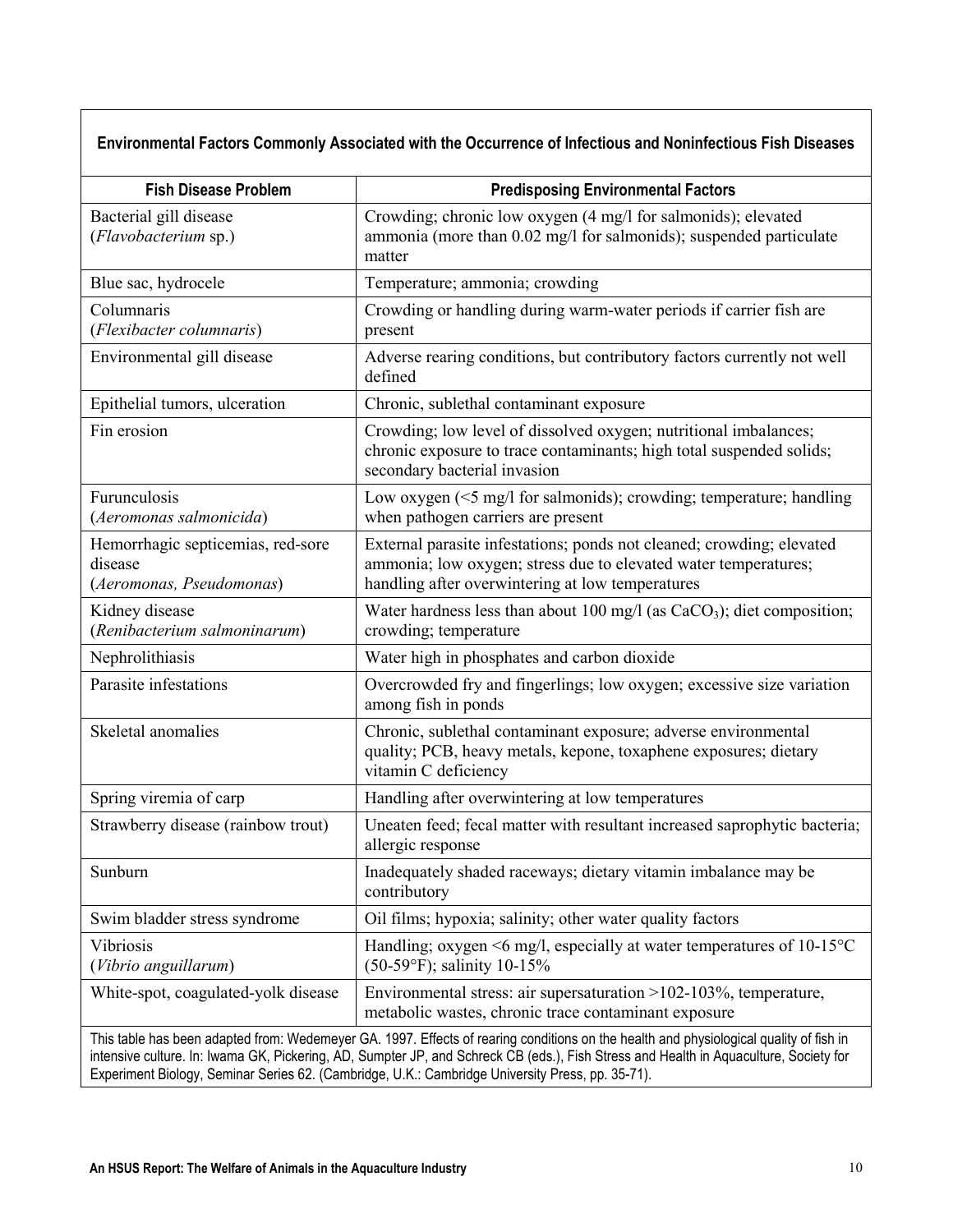Vaccines have been used successfully against some bacterial diseases, though the welfare of the animals during handling while administering vaccines either through injection or bath treatments must be considered.<sup>62</sup> In-feed treatments are also becoming more commonly used,<sup>89</sup> though may have similar environmental problems to bath treatments.<sup>96</sup> Cleaner fish, animals who eat parasites off the cultured species, have also been employed.<sup>87</sup> Wrasse, the fish used to control sea lice, were initially effective in reducing parasitic loads, but suffered their own welfare problems, including predator attacks and high mortalities from bacterial disease and improper environmental controls.<sup>89</sup>

Discussing diseases, Pickering notes: "In most cases, the immediate cause of mortality in fish farms is disease and it is now well established that stressed fish are more susceptible to a wide range of diseases."<sup>19</sup> Many problems associated with disease and infection can be minimized by decreasing the effects of stress and providing appropriate environmental conditions for farmed fish.<sup>14</sup> Infections pose major welfare problems for farmed fish, and more work is needed on effective treatments that will not diminish welfare.

#### Selective Breeding, Genetic Selection, and Transgenics

As with other farmed animals,<sup>\*</sup> farmed fish undergo selective breeding and genetic manipulation to enhance biologically and economically favored traits, such as rapid growth rate, disease resistance, and reproductive characteristics.66,97 In some cases, there are positive responses correlated with trait selection; for example, improvements for fry survival and disease resistance in channel catfish have been associated with selection for increased body weight after one generation.<sup>66,98</sup> However, the increases in growth rates for farmed fish are extraordinary in comparison to that of those in the wild, as evidenced by the dramatic differences in the growth of salmon: Genetic selection over ten years and four generations of salmon has increased their weight by more than  $60\%$ <sup>99</sup> while in another study, transgenic salmon were on average 11-times heavier than their nontransgenic counterparts after only one year (one fish was 37-times heavier).<sup>100</sup>

Increasing production characteristics can cause serious welfare problems and should not be used to further intensify production of farmed fish. Summarized Håstein: "[I]f genetic capacity, feed utilisation and feed composition all work maximally towards the same goal, the fish may rapidly be squeezed over the biological limits which leads to a situation that may be characterised as unacceptable from a welfare point of view."<sup>8</sup>

Sex and ploidy, the number of chromosome sets in the nucleus, are manipulated in some fish both to increase growth rates and overall carcass yield, and to delay maturation, which is thought to result in enhanced carcass quality.<sup>66</sup> Sex manipulation is performed to create all-male or all-female populations depending on producer preference and cultured species. All-male populations are created by supplying the male sex hormone testosterone through a feeding regimen to young fish.<sup>34</sup> This is desirable for tilapia since male tilapia grow approximately twice as fast as females.<sup>34</sup> Using sperm from altered males (female-to-male fish) to fertilize normal females will create a population that is all-female,<sup>101</sup> which is desirable for salmonids since females may mature later than males $^{66,101}$  and, as previously discussed, carcass quality can degrade after sexual maturity is reached.<sup>65,66</sup> Artificial pressures and temperatures are employed to manipulate the number of chromosome sets in the nucleus, by placing fertilized eggs in a vessel where the pressure and temperature can be raised above normal atmospheric levels to prevent the second meiotic division.<sup>101</sup> This will result in three (triploid) sets of chromosomes, rather than the normal two (diploid) sets, which is advantageous since triploid females are sterile and will not reach maturity.<sup>101,102</sup> Mortality is approximately twice as high in triploid versus diploid salmon in fresh water,<sup>101</sup> and triploid salmon may also be physiologically less equipped to transport oxygen in their blood than diploid salmon, making them more easily affected by conditions of low DO.<sup>101</sup> As such, they should arguably not be subjected for prolonged periods to environments with poor oxygen, such as during crowding, grading, and treatments for sea lice, as this may pose increased risks and mortalities.<sup>101</sup> Some triploid fish are found to suffer higher occurrence of cataracts, increasing the risk of blindness and decreasing the ability to acquire feed, thereby resulting in emaciation,<sup>85</sup> and tetraploid fish, those with four sets of chromosomes, can suffer from spinal deformities.<sup>8</sup>

 $\overline{a}$ 

<sup>\*</sup> See www.FarmAnimalWelfare.org for reports on selective breeding and genetic manipulation for production traits.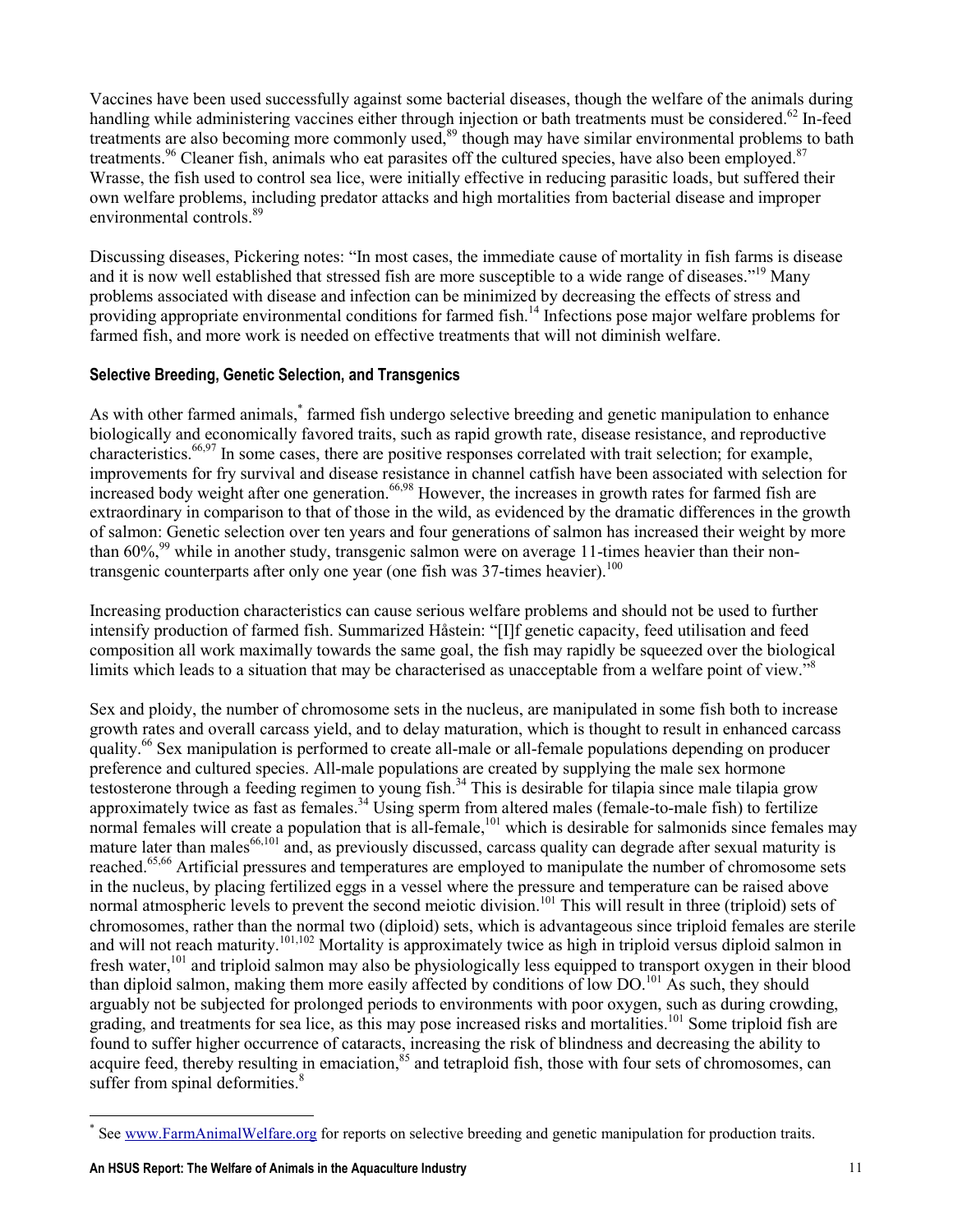The insertion of foreign genes to genetically engineer "transgenic" fish is another technique, along with selective breeding and polyploidy, used to enhance industry-desired traits,<sup>66</sup> often at the expense of the fish's welfare. Young, non-transgenic catfish exhibit better predator-avoidance skills compared to transgenic counterparts.<sup>66</sup> Genetically engineered salmon can show decreased swimming capacity, reducing their ability to forage and avoid predators,<sup>66</sup> and some exhibit severe deformities consisting of extra cartilage around the head that disrupts normal ventilation, feeding, and cartilage growth, and increases mortality.<sup>65</sup> Eric Hallerman, Professor and department head of Fisheries and Wildlife Sciences at Virginia Tech, and co-authors note in their review of transgenes on behavior and welfare that for growth rates, selective breeding may forgo the need for transgenesis and ultimately, many welfare issues with transgenic fish remain unanswered.<sup>103</sup>

#### Nutrition and Feed

Fish have specific dietary requirements relating to micronutrients, fats, proteins, and amino acids.<sup>104,105</sup> The FSBI report that "diets lacking in critical micronutrients impair welfare in many species, according to a range of indicators, such as high mortality, morphological abnormalities, poor immune function, abnormal behaviour, poor feeding, impaired sensory function and slow growth."<sup>9</sup> More than half of the operating budget for intensive aquaculture is feed costs, and proteins, especially from fish meal, are the most expensive component.<sup>106</sup> The production of one pound of some carnivorous species may require up to five pounds of wild fish,<sup>107</sup> and, throughout the overall aquaculture industry, dietary fish inputs exceed outputs by a factor of two to three<sup>108</sup>

A variety of plant sources and animal by-products have been tried as alternative feed sources to fish meal, including soybean meal, cottonseed meal, other oilseed by-products, poultry by-product meal, blood meal, hydrolyzed feather meal, meat and bone meal, and animal manures.<sup>106</sup> For tilapia, these alternatives have been found to generally lower growth and performance compared to use of fish meal, but their inclusion into farmed fish diets has been argued from an economical standpoint.<sup>106</sup> Some non-carnivorous fish species, such as carp and tilapia, may be better suited to proteins from plant-based sources. However, these alternatives may be deficient of essential amino acids, diminishing the health of some carnivorous farmed fish, including salmon.<sup>96</sup> Altering protein sources in feeds can cause digestion problems, irritate the intestines,<sup>109</sup> and cause immune depression.<sup>110</sup> Proper nutrition is vital, particularly before disease outbreaks, as it has been shown to increase resistance to disease and reduce mortalities.<sup>105</sup> Conversely, improper nutrition has been shown to compromise immune function and has also been linked with skeletal deformities.<sup>15,111,112</sup>

Some researchers are critical of the lack of knowledge on nutritional requirements for farmed fish in production systems and recommend further investigation.<sup>105,108</sup> Rune Waagbø, principal scientist at Norway's National Institute of Nutrition and Seafood Research, comments that "evaluation of nutritional impact on fish health is in its infancy….[T]he methods and criteria for optimal nutrient recommendations should be reevaluated to include health factors such as immunology and diseases resistance."<sup>105</sup>

In addition to the complexities of adequate nutrition for farmed fish, significant ecological and environmental impacts on wild fish stocks may be associated with the production and composition of fish feeds. These problems have been thoroughly discussed and strong recommendations have been made for the raising of only herbivorous fish. $91,96,113$ 

#### External Impacts

Unless indoors and closed to the natural environment, aquaculture production systems are open to water and/or air. Nursery and grow-out facilities are natural or artificial ponds, tanks, or raceways, or meshed or netted cages or pens typically placed in natural lakes or seas, allowing intimate contact with surrounding waters. As such, these fish farming facilities both affect their surroundings and are affected by them.

Predators pose direct and indirect threats to farmed fish in open aquaculture systems. In addition to direct predation losses, exposure to predators can increase cortisol levels and respiration in the animals.<sup>9</sup> Added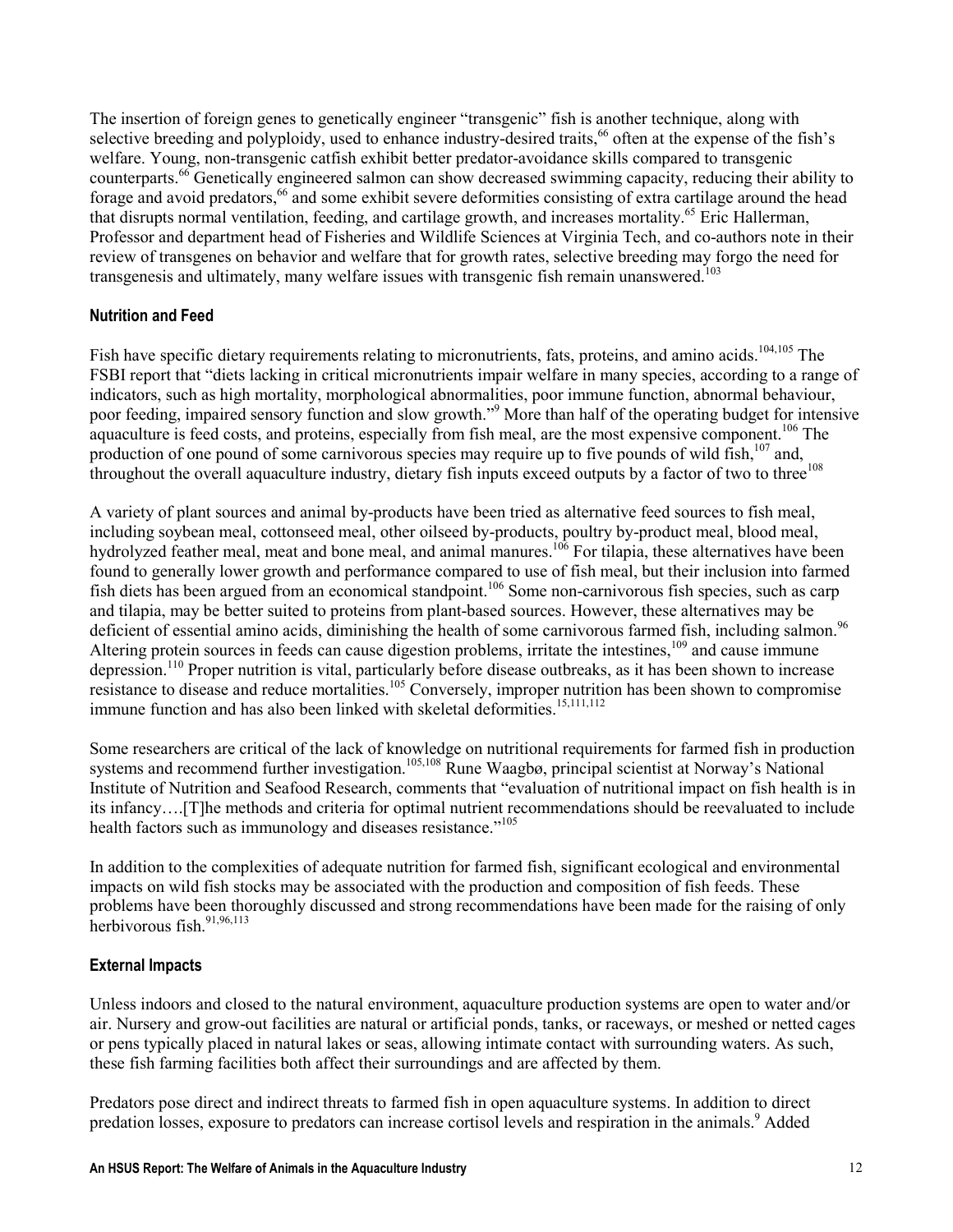physiological stress can be doubly detrimental as it has been linked to impaired anti-predatory behavior and significantly increased mortality.<sup>114</sup> Salmon recovering from handling stress initially have impaired predatoravoidance skills, although they can recover avoidance skills before hormone concentrations return to normal.<sup>115,116</sup> Additionally, feeding behavior is shown to decline when there is risk of predation, possibly a result of redirected visual attention from feed to an approaching predator.<sup>117</sup>

Some predators, such as otters and mink, can attack fish through mesh and netting, injuring and killing more fish than they consume. The resultant injuries and stress may then increase disease suceptibility.<sup>118</sup> The aquaculture industry uses anti-predator devices in attempts to protect stocks from birds, mink, seals, and other predators. Predators not deliberately killed risk ensnarement in nets and drowning.<sup>118,119</sup>

There is some indication that disease can spread both ways between wild fish and those farmed in systems open to the environment.<sup>87</sup> Conte notes that stressed farmed fish with suppressed immune function and sharing waters at higher densities "will often contract disease and/or parasitic infestation."<sup>60</sup> Conversely, sea lice from farmed fish can infect wild species in proximity, increasing mortality of those populations.<sup>120</sup> Since both groups, wild or cultured fish, put each other at risk of disease, closed systems have the advantage of mitigating this harmful relationship, but not without their own significant welfare problems.

The infestation of a natural environment with non-native species, such as when farmed fish escape their enclosures, poses serious concerns. "In the future, farming transgenic, or genetically modified, fish may exacerbate concerns about biological pollution,"<sup>91</sup> concluded Rebecca Goldburg, senior scientist at Environmental Defense, and her co-authors. Damage to netpens allowing fish to escape can occur from natural storms, human error, or marine mammals.<sup>91</sup> Escapees may have lower survival in the wild than native species, though they can continue to compete for resources.<sup>121</sup> Extensive reviews are available on the problems associated with fish escapes and their effects on wildlife and predators, including interbreeding and reduced biodiversity and fitness of wild populations.<sup>91,113,119</sup>

#### Crowding, Handling, Netting, and Grading

Though typically stressful procedures themselves, crowding, handling, netting, and grading of farmed fish are performed at various stages during aquaculture production<sup>21</sup> often to mitigate other welfare problems. For example, as fish can grow at different rates, grading is often done to separate stock populations into uniform size in order to reduce feeding competition between disparately sized fish.<sup>14</sup> A large body of work has investigated the effects of these procedures on the welfare of farmed fish with hopes to alleviate the stress involved.

Prior to handling, grading, the administration of bath treatments, and transport, fish are often crowded at higher than normal densities. The animals may struggle or attempt escape, suggesting acute stress from overcrowding.<sup>15</sup> In addition to the deleterious effects of high stocking density discussed above, short-term crowding has also been found to increase stress<sup>122</sup> and depress immune function for days after the crowding event.<sup>123,124</sup>

Handling and netting present their own significant health and welfare concerns. The preliminary step of plunging a net into water is believed to evoke fear in some fish<sup>46</sup> and Conte warns, "[i]f not done correctly, excessive stress can jeopardize fish welfare."<sup>11</sup> In water, fish have the force of buoyancy acting against their weight, so the experience of being removed from water is considered both stressful and injurious.<sup>11</sup> If many fish are netted or lifted at once, the weight of the animals pressing down can injure those on the bottom, in some cases causing spine injuries.<sup>11</sup> Handling and netting can also harm the mucus coating and scales of the fish, elevate stress, and increase disease and parasitic susceptibility.125,126 As netting adversely affects fish welfare, moving the animals by pumping them through transfer pipes where they remain submerged in water is an option that may be the least invasive,<sup>11</sup> though more work must be done in this area to assess its welfare effects.

Oxygen concentration can vary with temperature, so fish should be handled when the water is at its coldest, typically at night. Handling during high temperatures, when there is less oxygen in the water, can cause severe stress and "the associated stress often results in mortality in both the short and long-term."<sup>11</sup> Conte recommends: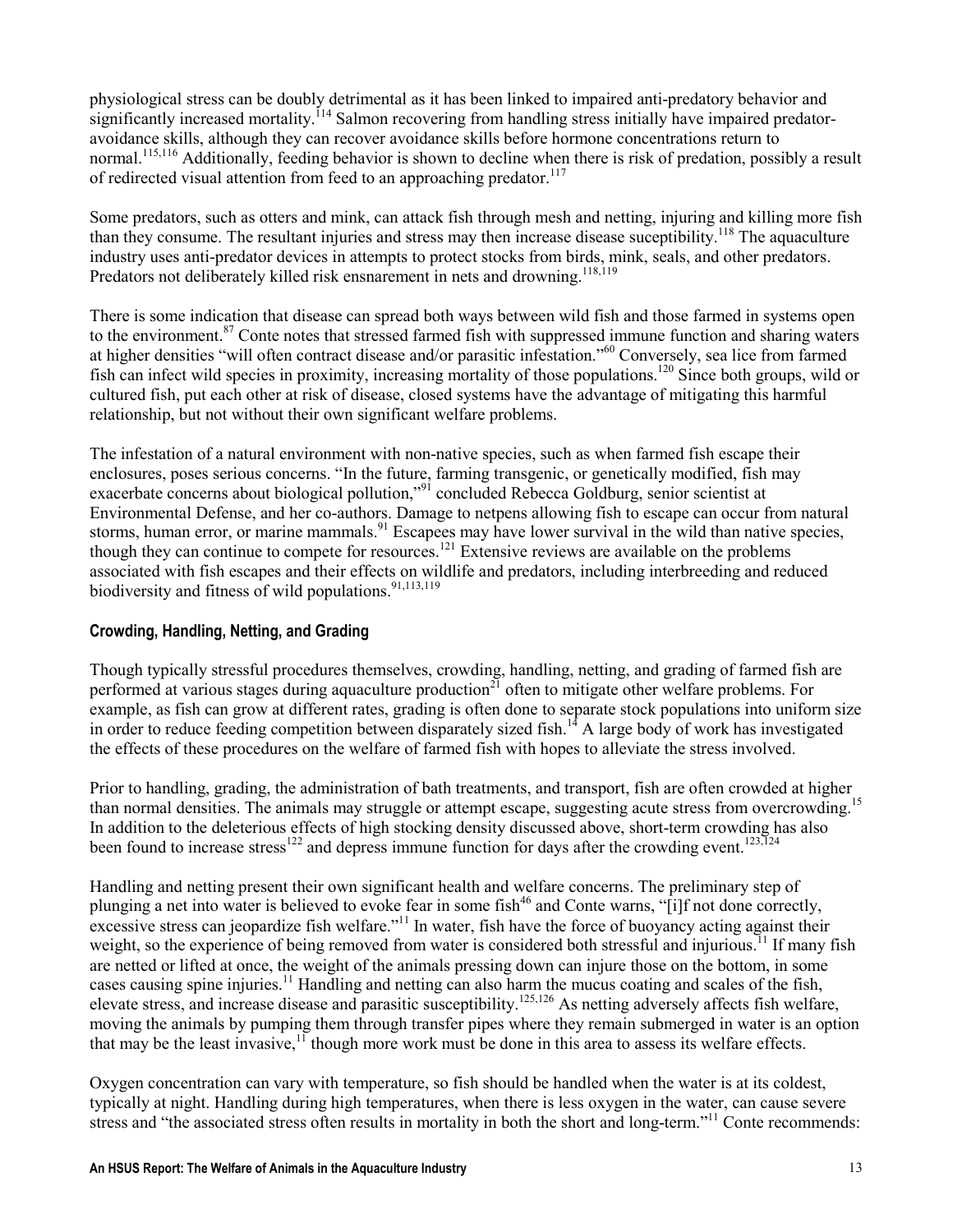"All fish-handling processes should be slow and deliberate so as not to increase the natural avoidance reactions of fish, which can lead to excessive activity and potential exhaustion."<sup>11</sup>

As discussed above, holding differing-sized fish in the same enclosure can cause aggression, fin nipping and other cannibalistic behavior, stress, depressed immune function, reduced growth, and other unwanted results and welfare assaults. To reduce these effects and improve the welfare of smaller fish, they are at times graded by size during the grow-out period.<sup>14</sup> This process requires collecting the fish by netting or pumping them through transfer pipes, and distributing them over a series of parallel bars of differing widths, selecting and collecting fish of similar size.<sup>8</sup> However, as with handling, time for grading should be kept to a minimum as it is known to be stressful, cause damage to the skin and scales, and temporarily decrease feeding rate and growth.<sup>8,11,15</sup>

### **Transport**

Fish are often starved before transport to clear the gut of contents to protect water quality by eliminating the animals' need to void feces<sup>11</sup> and also prior to slaughter to minimize carcass contamination during gutting.<sup>62</sup> Claims that starvation further protects water quality by decreasing oxygen consumption and carbon dioxide production need additional evaluation, as several days of feed-withdrawal may be required to be effective to achieve these aims.<sup>14</sup> Many researchers note that since farmed fish are accustomed to specific feeding regimens, changes in feeding will have negative effects on welfare.<sup>8,79</sup> During periods of food deprivation, fish may nip at eyes and fins, cannibalistic behaviors that can cause eye damage and increased fin erosion,<sup>8,77,127</sup> injuries known to decrease immune capacity.<sup>9,10,15,77</sup> For these reasons, starvation time before transport or slaughter should be evaluated by species and environmental conditions and, if continued to be practiced, should be kept to an absolute minimum.55,128

When ready for transport, fish are loaded with lift nets or pumps into transport vehicles, typically trucks or boats, but at times helicopters.<sup>8</sup> As Håstein notes, "conditions during transport such as overcrowding, unacceptable water quality due to low oxygen, may result in irreparable damage to the fish and mortality,"<sup>8</sup> so construction of transport containers must address fish welfare. During transport, continuously circulated and freshly aerated water is the primary physiological need essential to promote fish health,<sup>14,62</sup> particularly as stressed fish can increase their oxygen consumption.<sup>14</sup>

Transport is known to increase concentrations of primary and secondary stress hormones in fish of varying maturity,  $^{21,129-131}$  in some cases up to 15 times basal levels,  $^{132}$  and is associated with increased mortalities.  $^{132-134}$ Injuries sustained during transport are known to elevate susceptibility to fungal infections contributing to postrelease mortality.<sup>14</sup> Though it may only take hours to recover from certain physiological effects associated with transport, Wedemeyer recommends "a recovery period of several days before subjecting them to additional stress from other fish culture procedures."<sup>14</sup> Other researchers concur on the effects of handling stress and the need to allow for proper recovery before subjection to additional handling to reduce the risk of compounding stresses and worsening mortalities.<sup>8,55,129,135</sup>

Various techniques to alter the hauling water have been employed to alleviate stress and decrease mortality rates during and following transport.<sup>14</sup> These include chilling the water,<sup>134</sup> or adding anesthetics<sup>136,137</sup> or mineral salts.<sup>133,137</sup> Cool water slows metabolism, reducing oxygen use and wastes, though variations in water temperatures between hauling and destination should be avoided.<sup>14</sup> Anesthetics added to hauling water can reduce swimming activity, thereby preventing some injuries, and suppress metabolic rates, which effectively improve water conditions by reducing oxygen use and the production of ammonia and carbon dioxide.<sup>14</sup> Salts provide protection from a variety of physiological conditions such as blood electrolyte loss, lowered blood pH, and ionoregulatory dysfunction.<sup>14</sup> Though these techniques can improve the animals' ability to cope with challenging conditions, they should not be coupled with increased densities during transport or utilized to compensate for poor water conditions.<sup>14</sup> To ensure the welfare of fish during crowding, handling, netting, grading, and transport, appropriate environmental conditions must be maintained and durations for each stage kept to a minimum, while ample recovery time be provided after these procedures.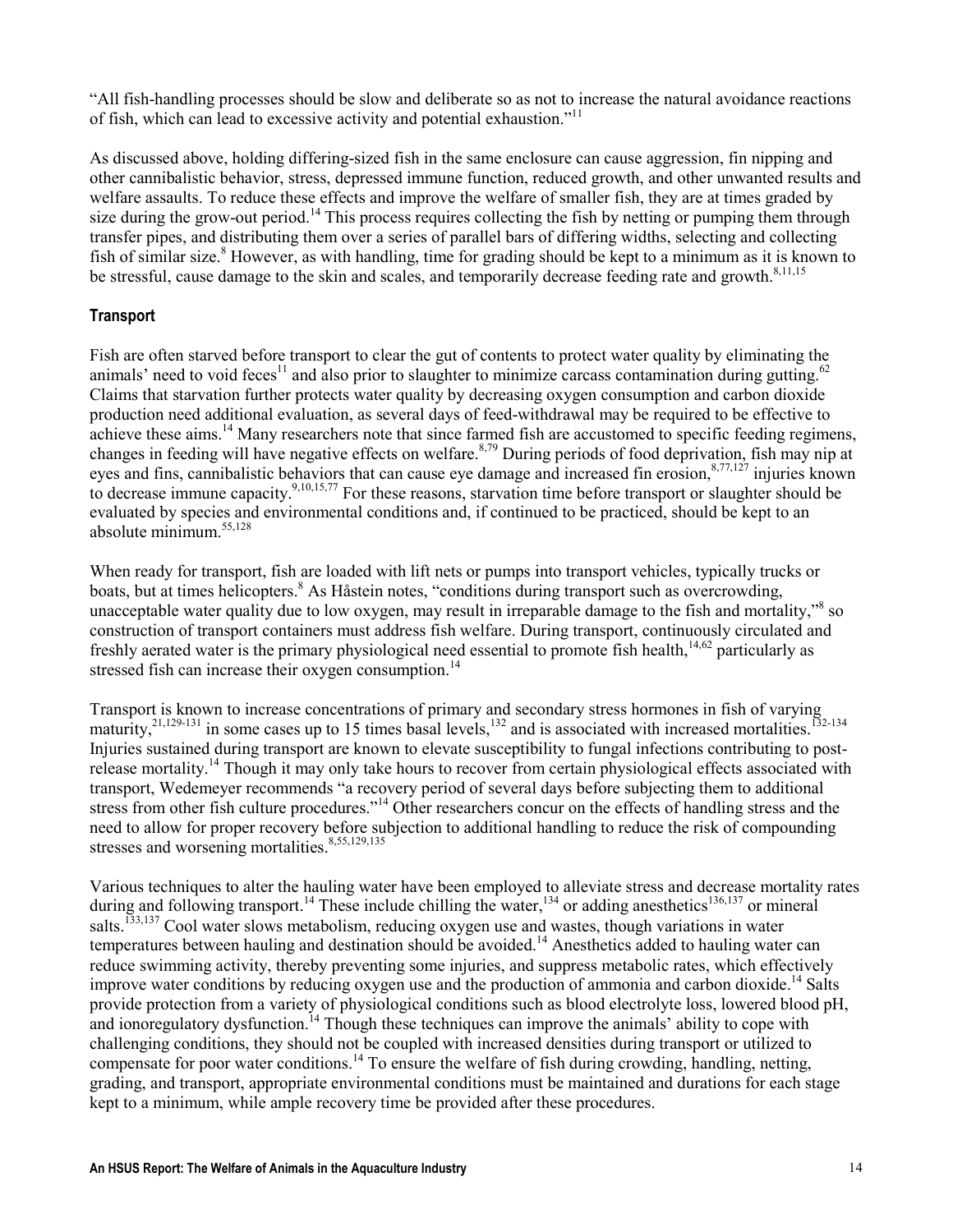#### Stunning and Slaughter

The production of farmed fish ends at slaughter. From the animal welfare perspective, painless slaughter is a non-negotiable goal—both for those animals who reach market weight and those culled for disease or other reasons. Many researchers agree that the optimum method of killing should avoid excessive physical activity, stress, pain, and suffering prior to slaughter, and should induce immediate insensitivity or unconsciousness throughout the slaughter process until death.15,55,128,138-140 With all stunning methods, exsanguination by gillcutting and bleeding should occur after the animals are fully unconsciousness and insensible to pain.

Depending on the time required to induce insensitivity or achieve death, stunning and slaughter methods can be generally classified as slow or fast. David Robb, with the Norwegian aquaculture company EWOS Innovation and the Division of Food Animal Science at the University of Bristol, and co-authors describe slow methods as "generally unacceptable in terms of welfare of the fish"<sup>140</sup> and note faster methods that "cause a rapid loss of sensibility result in the best welfare, providing that they are carried out correctly."<sup>139</sup>

To gauge the effectiveness and immediacy of stunning, visual evoked responses (VERs)—responses to visual stimuli—are used, as they are one of the final measurable responses to external stimuli. Robb et al. state "[a]n immediate loss of VERs can be regarded as an immediate stun and therefore humane...."<sup>140</sup> The exhibition by fish of negative behaviors, such as excessive swimming, escape attempts, and other physical activities, is likely an indication that the stunning procedure is aversive and welfare is poor.<sup>139</sup> There are many prolonged and aversive methods of stunning and slaughter. Exsanguination is sometimes performed without stunning, where the gills are cut or ripped by hand and the fish are returned to water to bleed out. This method prolongs the death of fully conscious fish who have been observed as showing aversive reactions, VERs, violent head shaking, and gill movements for up to ten minutes. $140,141$ 

Suffocating fish in air, another slow-slaughter practice, may be the most common method used in the world.<sup>139</sup> Removing fish from water and asphyxiating them in air is highly aversive and causes escape behaviors and severe stress responses.<sup>139</sup> The time to induce loss of VERs or unconsciousness in this way varies based on temperature and its impact on metabolic rate—taking a few minutes at high temperatures and up to ten minutes at lower temperatures.<sup>138,139,142</sup> Loss of movement takes considerably longer, nearly 200 minutes at near-freezing temperatures ( $2^{\circ}$ C [35.6 $^{\circ}$ F]).<sup>142</sup> Some reports indicate that fish have "sensory capacity" for 15 minutes after removal from water.<sup>8</sup>

Asphyxiation by immersion in ice water, or ice slurry, is a method similar to suffocation in air and can diminish fish welfare and cause significant increases in stress levels.<sup>143</sup> As with suffocation in air, asphyxiation in ice to achieve unconsciousness can last ten minutes for some temperate species such as rainbow trout and five minutes for warm-water species such as sea bream, and may not cause death for three hours.<sup>55,139</sup> Given the prolonged periods needed to induce unconsciousness and the subsequent risk of gill-cutting before loss of consciousness is achieved, the ice slurry method is unacceptable.

Stunning in carbon dioxide-saturated water followed by gill-cutting is another common slaughter method. Many species exhibit extreme aversive reactions to carbon-dioxide narcosis, such as rapid swimming, escape attempts, and vigorous shaking lasting for several minutes.<sup>139-141</sup> Hans van de Vis, a principal at the Institute for Marine Resources and Ecosystem Studies in The Netherlands, and co-authors note that VERs continue beyond six minutes and, as it is possible for conscious states to exist after movement ceases, immobile fish may have their gills severed while conscious.<sup>15,138</sup> Many scientists conclude that stunning by carbon dioxide is inhumane.<sup>15,138</sup>

Since quicker slaughter methods may significantly decrease the time fish are conscious and suffering before death, they offer welfare benefits over slower stunning and slaughter methods. Primary fast-slaughter methods are percussive stunning, spiking, and stunning by electrocution. With percussive stunning, fish are removed from water, immobilized, and clubbed in the head.<sup>139</sup> The differential accelerations between the skull and brain disrupt normal function, causing immediate insensibility.<sup>55,138,140</sup> Spiking is similar to percussive stunning, but instead of using a club to strike the animal, a spike is driven through the brain.<sup>139</sup> When applied correctly and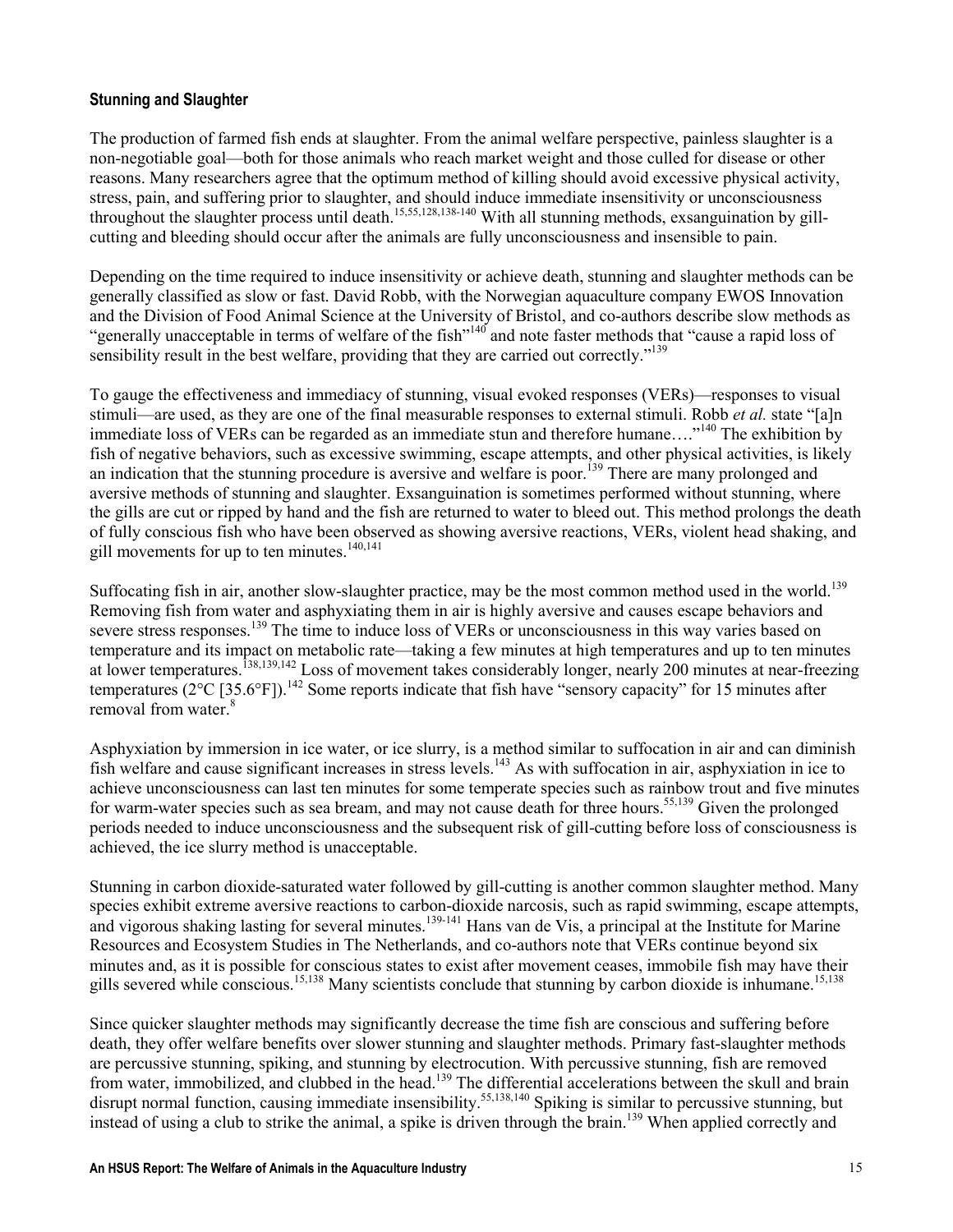efficiently, percussive stunning and spiking cause immediate loss of movement, VERs, and consciousness without negative reactions.<sup>8,139</sup> Incorrect application of these methods, however, are highly aversive and may be long-lasting and painful. $140$ 

Stunning by electrocution can also induce unconsciousness in fish. Typically, electricity is passed through a bath containing fish, and, if the current and voltage are sufficient, loss of VERs and movement are immediate.<sup>138,139</sup> Fish show highly aversive reactions after the process if insufficient voltages are used, so improper stunning presents a serious welfare problem.<sup>8,139</sup> The possibility also arises that fish may regain consciousness after stunning, so, as with all slaughter procedures, exsanguination should rapidly follow immediate loss of consciousness.<sup>138</sup> To reduce the immediate effects of long-term crowding when many fish are killed at once, Peter Southgate and Tony Wall, director and founder, respectively, with the U.K.'s Fish Vet Group, recommend that slaughter should proceed as fast as possible, and, immediately before stunning, fish should not be held out of water for more than 15 seconds.<sup>55</sup>

Evaluating welfare at slaughter, Robb and Steve Kestin, of the Division of Farm Animal Science, Behaviour and Welfare Group in the University of Bristol's Department of Clinical and Veterinary Science, find that the slower methods of exsanguination, death in air and in ice, and carbon-dioxide narcosis rank low in terms of measured welfare, while the fast-slaughter methods of percussive stunning, spiking, and electrical stunning rank higher.<sup>139</sup> When discussing ethical considerations for the slaughter of farmed fish, Tony Wall with Scotland's Fish Vet Group notes:<sup>141</sup>

It is important that we should step back from accepting existing fish slaughter methods and take a long cool look. Perhaps we should be developing a number of pre-harvest strategies which would enable the fish to be killed more easily and would be associated with less stress...In killing large numbers of fish it may not be possible to achieve the mammalian ideal of immediate insensibility. But, if this entails high levels of stress prior to slaughter, it may not be desirable. A low stress system prior to the point of slaughter may be just as important as the actual method used.

Research into acceptable stunning and slaughter methods is still needed to determine best practice for species and conditions. Wall describes some basic objectives the industry should strive for: increasing efficiency without compromising welfare, minimizing the pre-slaughter crowding time, minimizing fear, minimizing the time held out of water, and decreasing pain by insuring a quick stun.<sup>141</sup>

# Conclusion

According to the FSBI, "[t]he scientific study of fish welfare lags behind that of the welfare of other vertebrates."<sup>9</sup> At a global animal welfare conference, Håstein identified the "need to critically review all aspects and procedures in modern fish farming in order to establish ethically acceptable farming conditions, feeding and handling regimes, transport, stunning and slaughter methods."<sup>8</sup> Given the billions of fish farmed domestically and globally, the need to understand the implications of aquaculture practices on those animals is critical. Indeed even despite his contention that fish are not sentient—a position highly disputed by the scientific community26,27,43—Rose concludes that this "in no way devalues fishes or diminishes our responsibility for respectful and responsible stewardship of them."<sup>25</sup>

According to Håstein et al., "[a]pplying the principles of ethics and animal welfare to poikilothermic aquatic animals involves supplying the things necessary for sustaining life, optimising health and minimising visible discomfort (e.g. pain, stress and fear)."<sup>15</sup> The experience of multiple stressors present at every stage of aquaculture production substantially increases the stress response in fish, which, in turn, affects aspects of physiology, response to predators, and mortality as Pickering warns, "chronic mortalities occur and, to a large extent, reflect the levels of stress to which the fish are subjected."<sup>19</sup> Increasing mortalities are a clear indication that serious welfare problems exist, often from environmental effects, poor water quality, and infections, with some systems maintaining mortality rates of nearly  $30\%$  throughout the life cycle.<sup> $62,80$ </sup>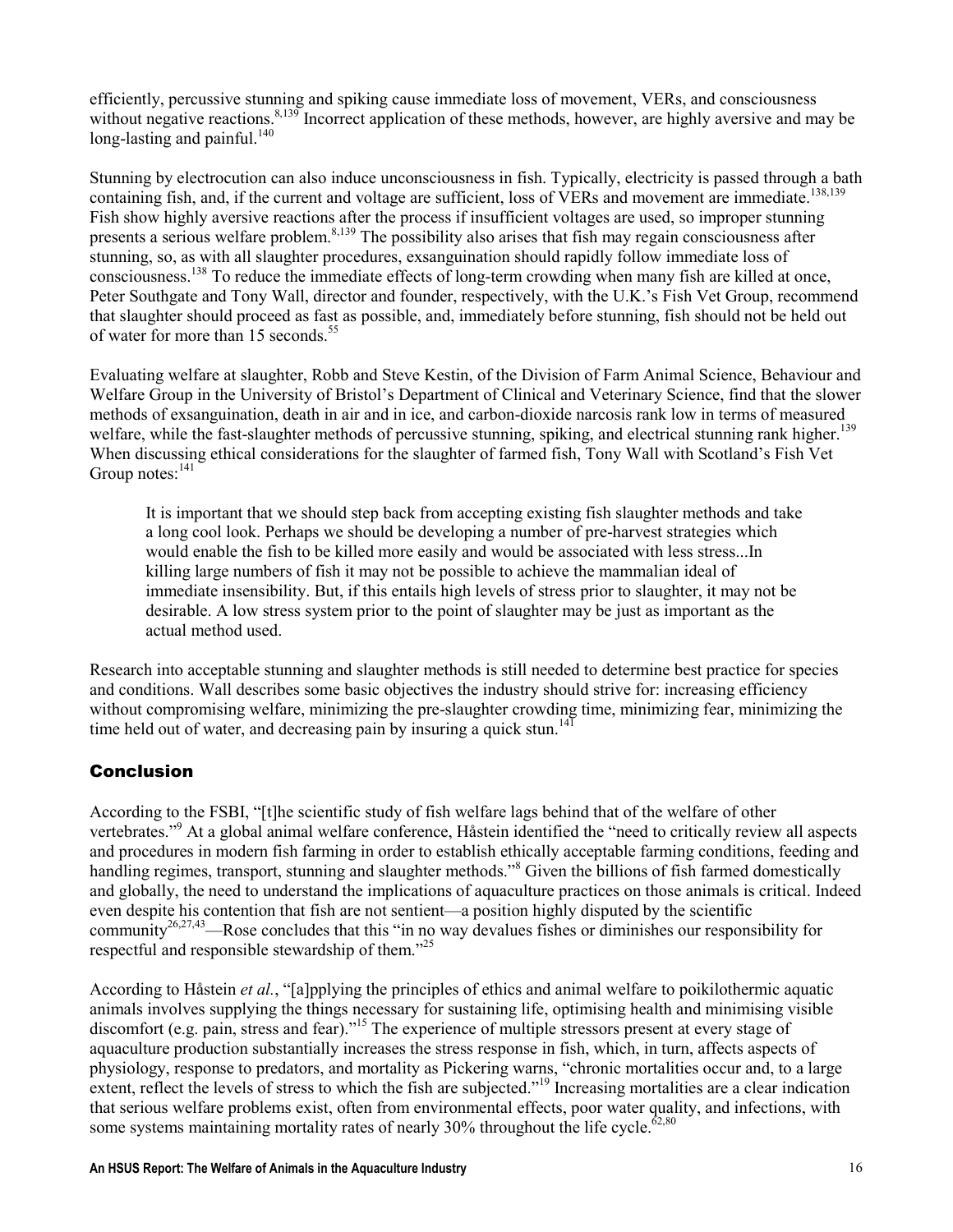All aspects of aquaculture production should be evaluated to minimize the stress and welfare assaults that fish face. These animals should be afforded the proper environment, water quality, and space to enable them the full range of their natural behaviors, and be protected from stress, disease, predation, negative effects of genetic selection, and inhumane slaughter.

# **References**

- 1. Worm B, Barbier EB, Beaumont N, et al. 2006. Impacts of biodiversity loss on ocean ecosystem services. Science 314(5800):787-90.
- 2. Harvey DJ. 2004. U.S. seafood market shifts to aquaculture. U.S. Department of Agriculture Economic Research Service. Amber Waves, April.
	- www.ers.usda.gov/AmberWaves/april04/pdf/findingsMarketsTrade.pdf. Accessed February 12, 2008.
- 3. Population Division of the Department of Economic and Social Affairs of the United Nations Secretariat. World Population Prospects: The 2006 Revision and World Urbanization Prospects: The 2005 Revision. http://esa.un.org/unup/. Accessed February 12, 2008.
- 4. National Marine Fisheries Service Office of Science and Technology, Fisheries Statistics Division. 2007. Fisheries of the United States 2006. www.st.nmfs.noaa.gov/st1/fus/fus06/fus\_2006.pdf. Accessed February 12, 2008.
- 5. Food and Agriculture Organization of the United Nations. 2002. World agriculture: towards 2015/2030. www.fao.org/docrep/004/y3557e/y3557e10.htm. Accessed February 12, 2008.
- 6. World Health Organization. 2007. 3. Global and regional food consumption patterns and trends. 3.5 Availability and consumption of fish. www.who.int/nutrition/topics/3\_foodconsumption/en/index5.html. Accessed February 12, 2008.
- 7. Food and Agriculture Organization of the United Nations. 2006. Nearly half of all fish eaten today farmed, not caught. FAONewsroom. www.fao.org/newsroom/en/news/2006/1000383/index.html. Accessed February 12, 2008.
- 8. Håstein T. 2004. Animal welfare issues relating to aquaculture. Proceedings of the Global Conference on Animal Welfare: an OIE initiative, Paris, France, February 23-25, pp. 219-31.
- 9. Fisheries Society of the British Isles. 2002. Briefing Paper 2. Fish Welfare. Fisheries Society of the British Isles, Granta Information Systems. www.nal.usda.gov/awic/pubs/Fishwelfare/FSBI.pdf. Accessed February 12, 2008.
- 10. Huntingford FA, Adams C, Braithwaite VA, et al. 2006. Current issues in fish welfare. Journal of Fish Biology 68(2):332-72.
- 11. Conte FS. 2004. Stress and the welfare of cultured fish. Applied Animal Behaviour Science 86(3-4):205- 23.
- 12. Lymbery P. 2002. In too deep: the welfare of intensively farmed fish (U.K.: Compassion in World Farming Trust). www.ciwf.org.uk/publications/reports/in\_too\_deep\_2001.pdf. Accessed February 12, 2008.
- 13. Schwedler TE and Johnson SK. 1999-2000. Animal welfare issues: responsible care and health maintenance of fish in commercial aquaculture. Animal Welfare Information Center, United States Department of Agriculture. Animal Welfare Information Center Bulletin 10(3-4). www.nal.usda.gov/awic/newsletters/v10n3/10n3schw.htm. Accessed February 12, 2008.
- 14. Wedemeyer GA. 1997. Effects of rearing conditions on the health and physiological quality of fish in intensive culture. In: Iwama GK, Pickering AD, Sumpter JP, and Schreck CB (eds.), Fish Stress and Health in Aquaculture, Society for Experimental Biology, Seminar Series 62 (Cambridge, U.K.: Cambridge University Press, pp. 35-71).
- 15. Håstein T, Scarfe AD, and Lund VL. 2005. Science-based assessment of welfare: aquatic animals. Revue Scientifique et Technique-Office International des Epizooties 24(2):529-47.
- 16. Ashley PJ. 2007. Fish welfare: Current issues in aquaculture. Applied Animal Behaviour Science 104(3- 4):199-235.
- 17. Damsgård B, Juell J-E, and Braastad BO. 2006. Welfare in farmed fish (Norway: Fiskeriforskning). www.fiskeriforskning.no/fiskeriforskning/publikasjoner/rapporter/welfare\_in\_farmed\_fish. Accessed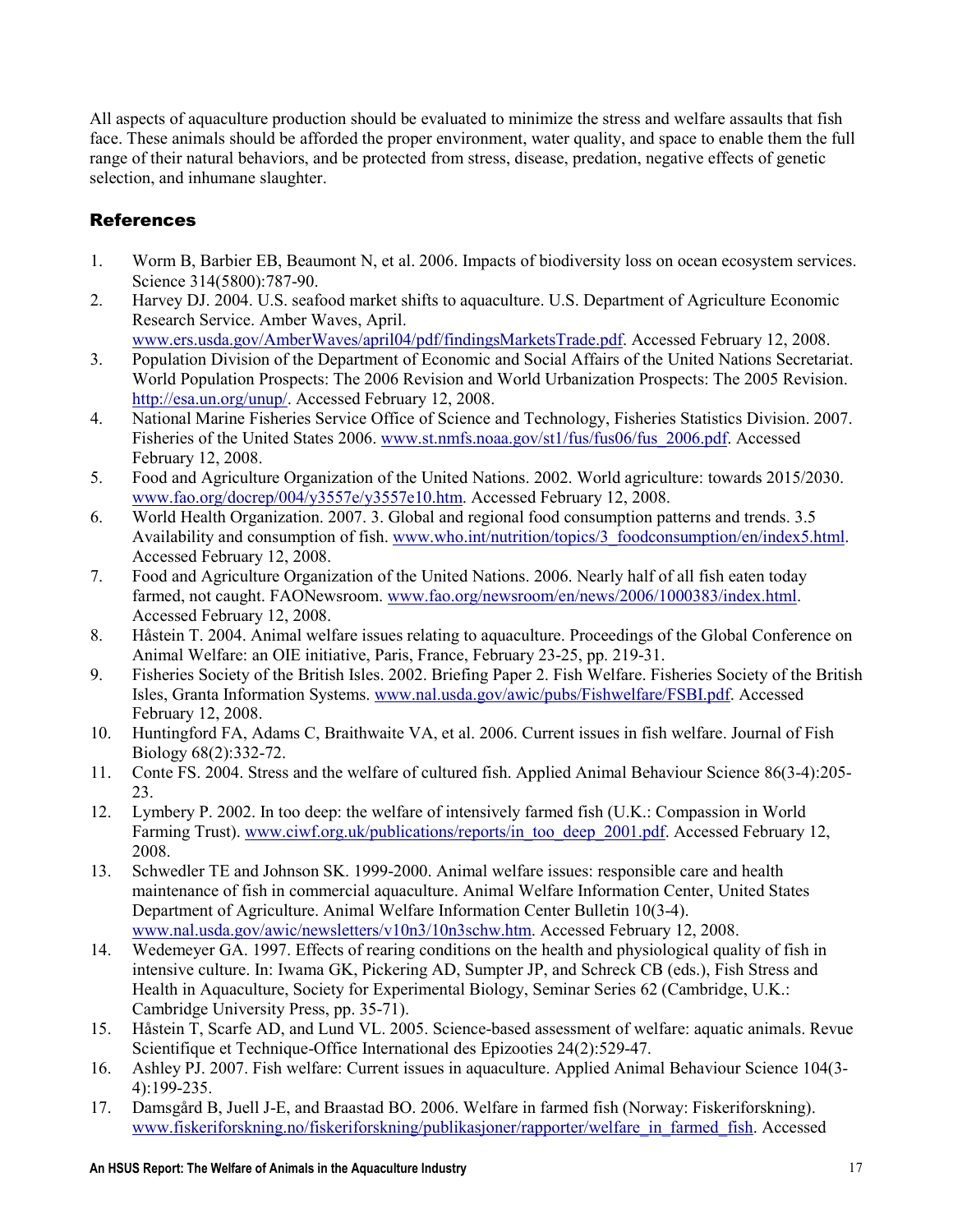February 12, 2008.

- 18. Schreck CB, Olla BL, and Davis MW. 1997. Behavioral responses to stress. In: Iwama GK, Pickering AD, Sumpter JP, and Schreck CB (eds.), Fish Stress and Health in Aquaculture, Society for Experimental Biology, Seminar Series 62 (Cambridge, U.K.: Cambridge University Press, pp. 145-70).
- 19. Pickering AD. 1998. Stress responses of farmed fish. In: Black KD and Pickering AD (eds.), Biology of Farmed Fish (Sheffield, U.K.: Sheffield Academic Press, pp. 222-55).
- 20. Pottinger TG and Pickering AD. 1997. Genetic basis to the stress response: selective breeding for stresstolerant fish. In: Iwama GK, Pickering AD, Sumpter JP, and Schreck CB (eds.), Fish Stress and Health in Aquaculture, Society for Experimental Biology, Seminar Series 62 (Cambridge, U.K.: Cambridge University Press, pp. 171-93).
- 21. Barton BA and Iwama GK. 1991. Physiological changes in fish from stress in aquaculture with emphasis on the response and effects of corticosteroids. Annual Review of Fish Diseases 1:3-26.
- 22. Lemly AD. 1996. Winter stress syndrome: an important consideration for hazard assessment of aquatic pollutants. Ecotoxicology and Environmental Safety 34(3):223-7.
- 23. Sneddon LU, Braithwaite VA, and Gentle MJ. 2003. Do fishes have nociceptors? Evidence for the evolution of a vertebrate sensory system. Proceedings of the Royal Society London Series B: Biological Sciences 270(1520):1115-21.
- 24. Broom DM. 2001. The evolution of pain. In: Soulsby L and Morton D (eds.), Pain: Its Nature and Management in Man and Animals (U.K.: Royal Society of Medicine Press, pp. 17-25).
- 25. Rose JD. 2002. The neurobehavioral nature of fishes and the question of awareness and pain. Reviews in Fisheries Science 10(1):1-38.
- 26. Chandroo KP, Duncan IJH, and Moccia RD. 2004. Can fish suffer?: perspectives on sentience, pain, fear and stress. Applied Animal Behaviour Science 86(3-4):225-50.
- 27. Chandroo KP, Yue S, and Moccia RD. 2004. An evaluation of current perspectives on consciousness and pain in fishes. Fish and Fisheries 5(4):281-95.
- 28. Braithwaite VA and Boulcott P. 2007. Pain perception, aversion and fear in fish. Diseases of Aquatic Organisms 75:131-8.
- 29. Rose JD. 2007. Anthropomorphism and 'mental welfare' of fishes. Diseases of Aquatic Organisms 75(2):139-54.
- 30. Bshary R, Wickler W, and Fricke H. 2002. Fish cognition: a primate's eye view. Animal Cognition 5(1):1- 13.
- 31. Diseases of Aquatic Organisms. 2007. Welfare of aquatic organisms. Diseases of Aquatic Organisms 75(2).
- 32. Applied Animal Behaviour Science. 2007. Fish behaviour and welfare. Applied Animal Behaviour Science 104(3-4).
- 33. U.S. Department of Agriculture. 2005. Census of Aquaculture (2005), Volume 3, Special Studies Part 2, 2002 Census of Agriculture. www.agcensus.usda.gov/Publications/2002/Aquaculture/AQUACEN.pdf. Accessed February 12, 2008.
- 34. Fisheries and Aquaculture Department of the FAO. 2007. Cultured aquatic species information programme Oreochromis niloticus. www.fao.org/fishery/culturedspecies/Oreochromis\_niloticus/en. Accessed February 12, 2008.
- 35. Fisheries and Aquaculture Department of the FAO. 2007. Cultured aquatic species information programme Ictalurus punctatus. www.fao.org/fishery/culturedspecies/Ictalurus\_punctatus/en. Accessed February 12, 2008.
- 36. Fisheries and Aquaculture Department of the FAO. 2007. Cultured aquatic species information programme Oncorhynchus mykiss. www.fao.org/fishery/culturedspecies/Oncorhynchus\_mykiss/en. Accessed February 12, 2008.
- 37. Fisheries and Aquaculture Department of the FAO. 2007. Cultured aquatic species information programme Salmo salar. www.fao.org/fishery/culturedspecies/Salmo\_salar/en. Accessed February 12, 2008.
- 38. Dunning R and Daniels H. 2001. Hybrid striped bass production in ponds: enterprise budget. Southern Regional Aquaculture Center. SRAC Publication No. 3000.
- 39. Chapman FA. 2006. Farm-raised Channel Catfish. University of Florida IFAS Extension, CIR1052.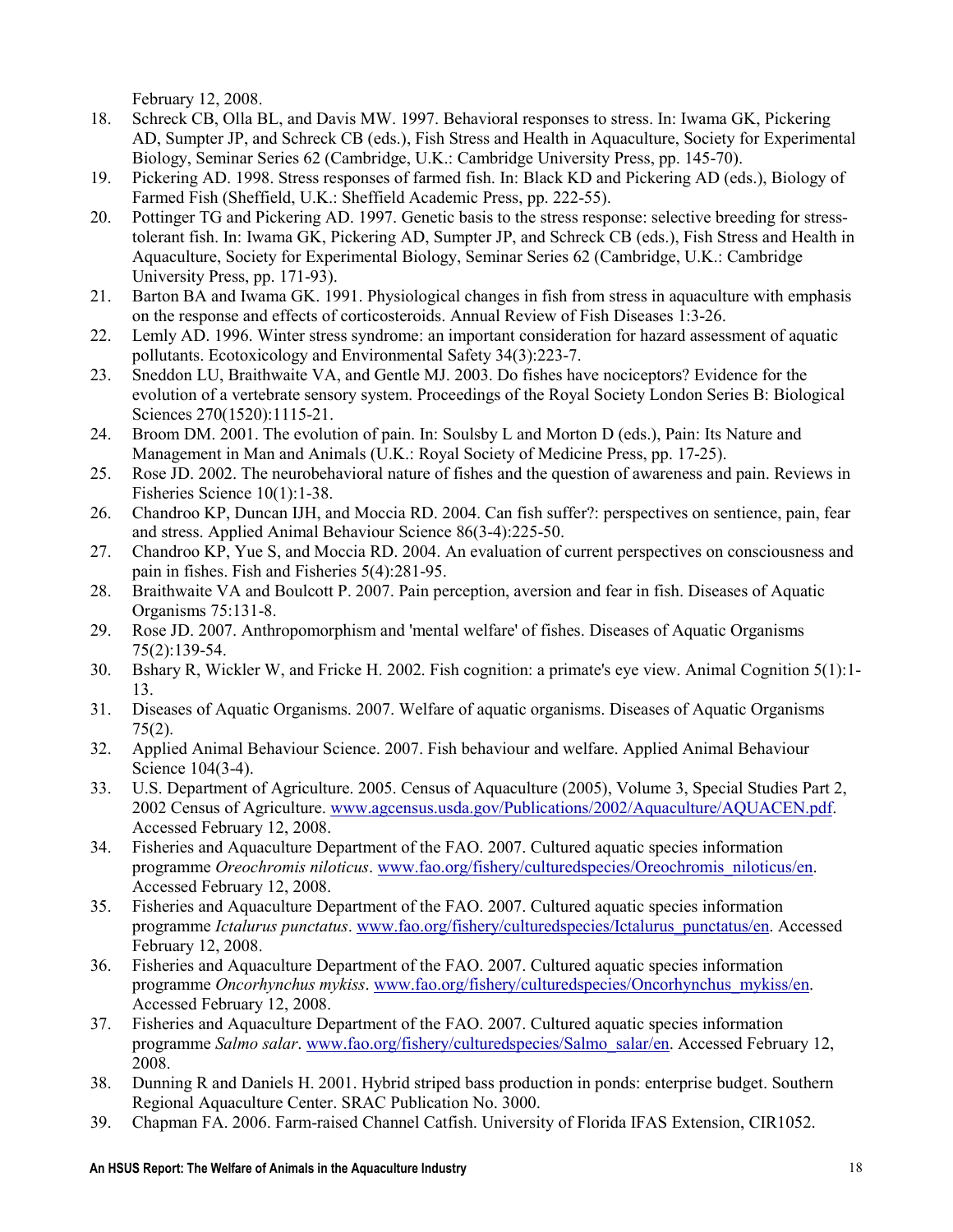- 40. Hodson RG. 1989. Hybrid Striped Bass: Biology and Life History. Southern Regional Aquaculture Center. SRAC Publication No. 300.
- 41. Chapman FA. 2000. Culture of Hybrid Tilapia: A Reference Profile. University of Florida IFAS Extension, CIR1051.
- 42. Food and Agriculture Organization of the United Nations. 2007. Glossary of aquaculture. www.fao.org/fi/glossary/aquaculture/. Accessed February 12, 2008.
- 43. Sneddon LU. 2006. Ethics and welfare: Pain perception in fish. Bulletin of the European Association of Fish Pathologists 26(1):6-10.
- 44. Håstein T. 2004. Animal welfare issues relating to aquaculture. Proceedings of the Global Conference on Animal Welfare: an OIE initiative, Paris, France, February 23-25, pp. 219-31, citing: Johansson D and Kiessling A. 2001. Smärta och smärtlindring (Pain and pain relief). Olsen RE og Hansen T (eds), Havbruksrapporten 2001, Fisken og Havet, saernr. 3-2001, pp. 35-8 (in Swedish).
- 45. Sneddon LU. 2003. The evidence for pain in fish: the use of morphine as an analgesic. Applied Animal Behaviour Science 83(2):153-62.
- 46. Yue S, Moccia RD, and Duncan IJH. 2004. Investigating fear in domestic rainbow trout, Oncorhynchus mykiss, using an avoidance learning task. Applied Animal Behaviour Science 87(3-4):343-54.
- 47. Beukema JJ. 1970. Angling experiments with carp decreased catchability through one trial learning. Netherlands Journal of Zoology 20:81-92.
- 48. Olla BL and Davis MW. 1989. The role of learning and stress in predator avoidance of hatchery-reared coho salmon (Oncorhynchus kisutch) juveniles. Aquaculture 76:209-14.
- 49. Odling-Smee L and Braithwaite VA. 2003. The role of learning in fish orientation. Fish and Fisheries 4(3):235-46.
- 50. Rodriguez F, Duran E, Vargas JP, Torres B, and Salas C. 1994. Performance of goldfish trained in allocentric and egocentric maze procedures suggests the presence of a cognitive mapping system in fishes. Animal Learning & Behavior 22(4):409-20.
- 51. Swaney W, Kendal J, Capon H, Brown C, and Laland KN. 2001. Familiarity facilitates social learning of foraging behaviour in the guppy. Animal Behaviour 62(3):591-8.
- 52. Farm Animal Welfare Council. What is the Farm Animal Welfare Council? www.fawc.org.uk. Accessed February 12, 2008.
- 53. O'Connell S. 2005. Does she have feelings, too? The Daily Telegraph, February 3. www.telegraph.co.uk/connected/main.jhtml?xml=/connected/2005/03/02/ecrfish02.xml&sSheet=/connect ed/2005/03/02/ixconnrite.html. Accessed February 12, 2008.
- 54. Fisheries Society of the British Isles. What is the FSBI? www.fsbi.org.uk/info.htm. Accessed February 12, 2008.
- 55. Southgate P and Wall T. 2001. Welfare of farmed fish at slaughter. In Practice 23(5):277-84.
- 56. Wendelaar Bonga SE. 1997. The stress response in fish. Physiological Reviews 77(3):591-625.
- 57. Sumpter JP. 1997. The endocrinology of stress. In: Iwama GK , Pickering AD, Sumpter JP, and Schreck CB (eds.), Fish Stress and Health in Aquaculture, Society for Experimental Biology, Seminar Series 62 (Cambridge, U.K.: Cambridge University Press, pp. 95-118).
- 58. Iwama GK. 1998. Stress in fish. Annals of the New York Academy of Sciences 851:304-10.
- 59. Barton BA. 1997. Stress in finfish: past, present and future a historical perspective. In: Iwama GK, Pickering AD, Sumpter JP, and Schreck CB (eds.), Fish Stress and Health in Aquaculture, Society for Experimental Biology, Seminar Series 62 (Cambridge, U.K.: Cambridge University Press, pp. 1-33).
- 60. Conte FS. 1993. Evaluation of a freshwater site for aquaculture potential. Western Regional Aquaculture Center Publication No. 92-101.
- 61. Iwama GK. 1991. Interactions between Aquaculture and the Environment. Critical Reviews in Environmental Control 21(2):177-216.
- 62. Wall AE. 1999. Fish farming. In: Ewbank R, Kim-Madslien F, and Hart CB (eds.), Management and Welfare of Farm Animals: The UFAW Farm Handbook (U.K.: Universities Federation for Animal Welfare).
- 63. Kråkenes R, Hansen T, Stefansson SO, and Taranger GL. 1991. Continuous light increases growth rate of Atlantic salmon (Salmo salar L.) postsmolts in sea cages. Aquaculture 95(3):281-7.
- 64. Hansen T, Stefansson S, and Taranger GL. 1992. Growth and sexual maturation in Atlantic salmon, Salmo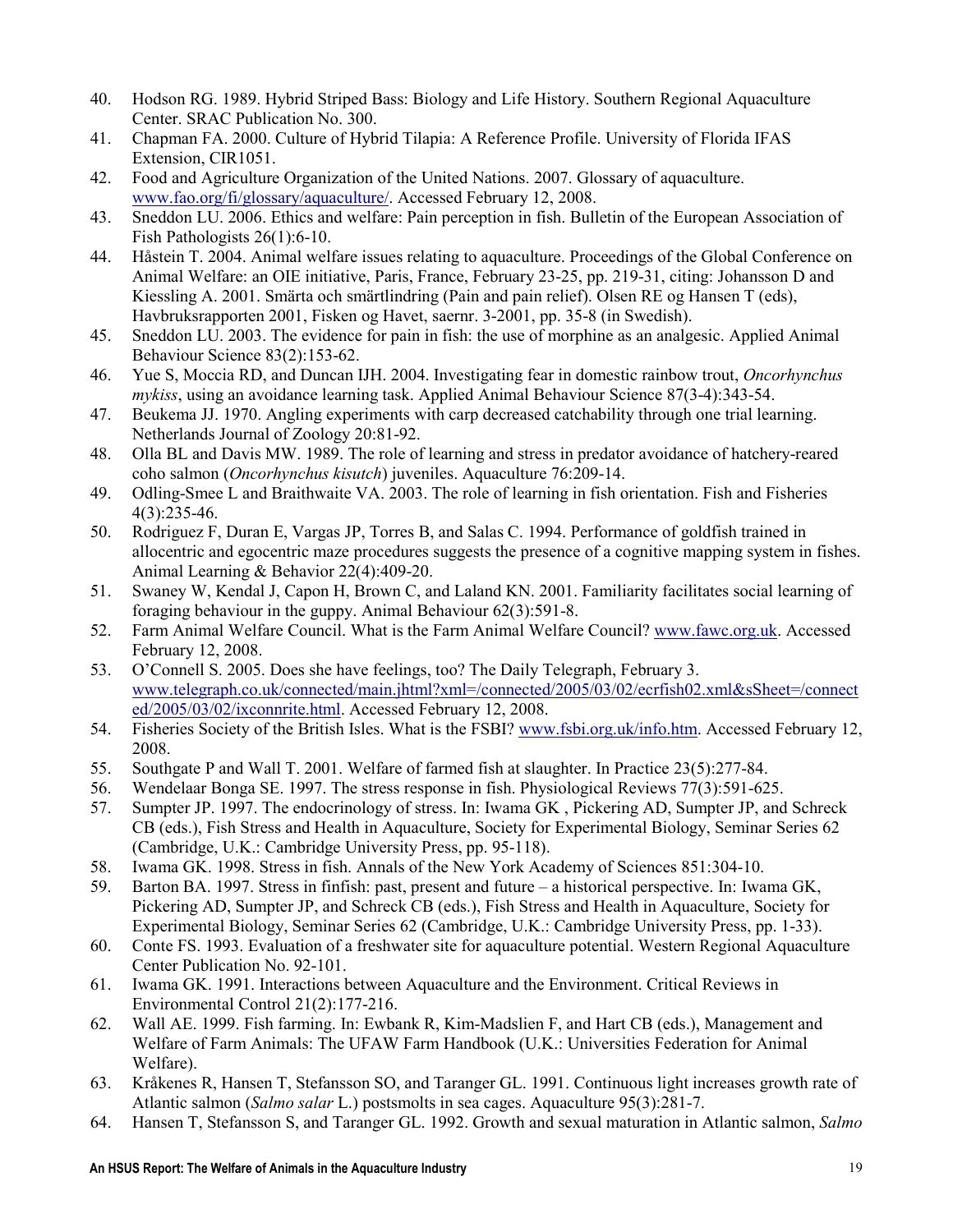salar L., reared in sea cages at two different light regimes. Aquaculture and Fisheries Management 23(3):275-80.

- 65. Devlin RH, Yesaki TY, Donaldson EM, and Hew CL. 1995. Transmission and phenotypic effects of an antifreeze/GH gene construct in coho salmon (Oncorhynchus kisutch). Aquaculture 137(1-4):161-9.
- 66. Dunham RA and Devlin RH. 1999. Comparison of traditional breeding and transgenesis in farmed fish with implications for growth enhancement and fitness. In: Murray JD, Anderson GB, Oberbauer AM, and McGloughlin MM (eds.), Transgenic Animals in Agriculture (New York, NY: CAB International, pp. 209-29).
- 67. Puvanendran V and Brown JA. 2002. Foraging, growth and survival of Atlantic cod larvae reared in different light intensities and photoperiods. Aquaculture 214(1/4):131-51.
- 68. Juell JE, Oppedal F, Boxaspen K, and Taranger GL. 2003. Submerged light increases swimming depth and reduces fish density of Atlantic salmon Salmo salar L. in production cages. Aquaculture Research 34(6):469-77.
- 69. Mork OI and Gulbrandsen J. 1994. Vertical activity of four salmonid species in response to changes between darkness and two intensities of light. Aquaculture 127(4):317-28.
- 70. Stevenson P. 2007. Closed Waters: The Welfare of Farmed Atlantic Salmon, Rainbow Trout, Atlantic Cod, and Atlantic Halibut (U.K.: Compassion in World Farming). www.ciwf.org.uk/publications/reports/closed\_waters\_welfare\_of\_farmed\_atlantic%20\_salmon.pdf. Accessed February 12, 2008, citing: Burgos A, Valenzuela A, Gonzalez M, and Klempau A. 2005. Nonspecific defence mechanisms of rainbow trout *(Oncorhynchus mykiss*) during artificial photoperiod. Bulletin of the European Association of Fish Pathologists 24:240-5.
- 71. Ellis T, Scott AP, North B, Bromage NR, Porter M, and Gadd D. 2002. The relationships between stocking density and welfare in farmed rainbow trout. Journal of Fish Biology 61(3):493-531.
- 72. Ewing RD and Ewing SK. 1995. Review of the effects of rearing density on the survival to adulthood for Pacific salmon. Progressive Fish-Culturist 57:1-25.
- 73. McCormick SD. 2007. Atlantic salmon. www.bio.umass.edu/biology/conn.river/salmon.html. Accessed February 12, 2008.
- 74. Pottinger TG and Pickering AD. 1992. The influence of social interaction on the acclimation of rainbow trout, Oncohynchus mykiss (Walbaum) to chronic stress. Journal of Fish Biology 41:435-47.
- 75. Banks JL. 1994. Raceway density and water flow as factors affecting spring chinook salmon (Oncorhynchus tshawytscha ) during rearing and after release. Aquaculture 119(2-3):201-17.
- 76. Mazur CF, Tillapaugh D, Brett JR, and Iwama GK. 1993. The effect of feeding level and rearing density on growth, feed conversion and survival in Chinook salmon (Oncorhynchus tshawytscha) reared in salt water. Aquaculture 117(1-2):129-40.
- 77. Greaves K and Tuene S. 2001. The form and context of aggressive behaviour in farmed Atlantic halibut (Hippoglossus hippoglossus L.). Aquaculture 193(1/2):139-47.
- 78. Hoyle I, Oidtmann B, Ellis T, et al. 2007. A validated macroscopic key to assess fin damage in farmed rainbow trout (Oncorhynchus mykiss). Aquaculture 270(1-4):142-8.
- 79. RSPCA. 2006. Welfare standards for farmed Atlantic salmon. March 2006.
- 80. Maurer A. 2007. Preventing the Catfish Blues. Tech Journal South, March 15. http://techjournalsouth.com/news/article.html?item\_id=2767. Accessed February 12, 2008.
- 81. Tripp RA, Maule AG, Schreck CB, and Kaattari SL. 1987. Cortisol mediated suppression of salmonid lymphocyte responses in vitro. Developmental and Comparative Immunology 11(3):565-76.
- 82. Peters G, Faisal M, Lang T, and Ahrned I. 1988. Stress caused by social interaction and its effect on susceptibility to Aeromonas hydrophila infection in rainbow trout Saltno gairdneri. Diseases of Aquatic Organisms 4:83-9.
- 83. Poppe TT and Taksdal T. 2000. Ventricular hypoplasia in farmed Atlantic salmon Salmo salar. Diseases of Aquatic Organisms 42(1):35-40.
- 84. Ersdal C, Midtlyng PJ, and Jarp J. 2001. An epidemiological study of cataracts in seawater farmed Atlantic salmon Salmo salar. Diseases of Aquatic Organisms 45(3):229-36.
- 85. Wall AE and Richards RH. 1992. Occurrence of cataracts in triploid Atlantic salmon (Salmo salar) on four farms in Scotland. The Veterinary Record 131(24):553-7.
- 86. Kvellestad A, Hoie S, Thorud K, Torud B, and Lyngoy A. 2000. Platyspondyly and shortness of vertebral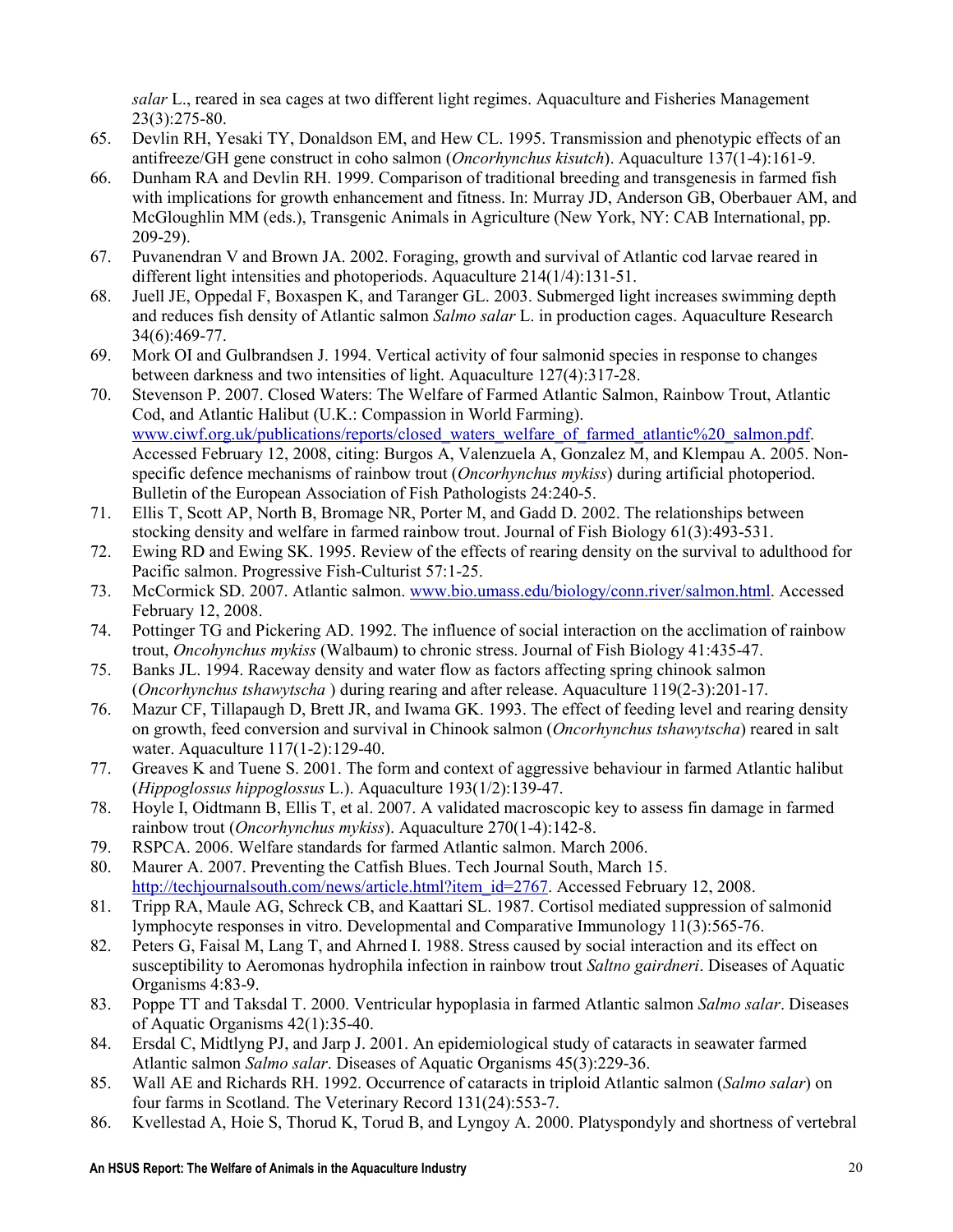column in farmed Atlantic salmon *Salmo salar* in Norway--description and interpretation of pathologic changes. Diseases of Aquatic Organisms 39(2):97-108.

- 87. Sommerville C. 1998. Parasites of farmed fish. In: Black KD and Pickering AD (eds.), Biology of Farmed Fish (Sheffield, U.K.: Sheffield Academic Press, pp. 146-79).
- 88. Johnson SC, Treasurer JW, Bravo S, Nagasawa K, and Kabata Z. 2004. A review of the impact of parasitic copepods on marine aquaculture. Zoological Studies 43(2):229-43.
- 89. Rae GH. 2002. Sea louse control in Scotland, past and present. Pest Management Science 58(6):515-20.
- 90. Pike AW. 1989. Sea lice--major pathogens of farmed Atlantic salmon. Parasitology Today 5(9):291-7.
- 91. Goldburg R.J., Elliott MS, and Naylor RL. 2001. Marine aquaculture in the United States: environmental impacts and policy options. Pew Oceans Commission, Arlington, VA.
- 92. Griffin BR, Davis KB, and Schlenk D . 1999. Effect of Simulated Copper Sulfate Therapy on Stress Indicators in Channel Catfish. Journal of Aquatic Animal Health 11(3):231-6.
- 93. Yildiz HY and Pulatsu S. 1999. Evaluation of the secondary stress response in healthy Nile tilapia (Oreochromis niloticus L.) after treatment with a mixture of formalin, malachite green and methylene blue. Aquaculture Research 30(5):379-83.
- 94. Thorburn MA, Teare GF, Martin SW, and Moccia RD. 2001. Group-level factors associated with chemotherapeutic treatment regimens in land-based trout farms in Ontario, Canada. Preventive Veterinary Medicine 50(1-2):165-76.
- 95. Powell MD and Perry SF. 1997. Respiratory and acid-base pathophysiology of hydrogen peroxide in rainbow trout (Oncorhynchus mykiss Walbaum). Aquatic Toxicology 37(2):99-112.
- 96. Naylor RL, Goldburg RJ, Primavera JH, et al. 2000. Effect of aquaculture on world fish supplies. Nature 405(6790):1017-24.
- 97. Aleström P and de la Fuente J. 1999. Genetically modified fish in aquaculture: Technical, environmental and management considerations. Biotecnologia Aplicada 16(2):127-30.
- 98. Dunham RA and Smitherman RO. 1983. Response to selection and relized heritability for body weight in three strains of channel catfish, Ictalurus punctatus, grown in earthen ponds. Aquaculture 33:89-96.
- 99. Hershberger WK, Myers JM, Iwamoto RN, McAuley WC, and Saxton AM. 1990. Genetic changes in the growth of coho salmon (*Oncorhynchus kisutch*) in marine net-pens, produced by ten years of selection. Aquaculture 85:187-97.
- 100. Devlin RH, Yesaki TY, Biagi CA, Donaldson EM, Swanson P, and Chan WK. 1994. Extraordinary salmon growth. Nature 371(6494):209-10.
- 101. Johnstone R. 1992. Scottish Aquaculture Research Report, 2. Production and performance of triploid Atlantic salmon in Scotland (Aberdeen, U.K.: Marine Laboratory, The Scottish Office Agriculture and Fisheries Department).
- 102. Stevenson P. 2007. Closed Waters: The Welfare of Farmed Atlantic Salmon, Rainbow Trout, Atlantic Cod, and Atlantic Halibut (U.K.: Compassion in World Farming). www.ciwf.org.uk/publications/reports/closed\_waters\_welfare\_of\_farmed\_atlantic%20\_salmon.pdf. Accessed February 12, 2008.
- 103. Hallerman EM, McLean E, and Fleming IA. 2007. Effects of growth hormone transgenes on the behavior and welfare of aquacultured fishes: A review identifying research needs. Applied Animal Behaviour Science 104(3-4):265-94.
- 104. European Commission Scientific Steering Committee. 2003. Opinion on the feeding of wild fishmeal to farmed fish and recycling of fish with regard to the risk of TSE.
- 105. Waagbø R. 1994. The impact of nutritional factors on the immune system in Atlantic salmon, Salmo salar L.: a review. Aquaculture and Fisheries Management 25:175-97.
- 106. El-Sayed AFM. 1999. Alternative dietary protein sources for farmed tilapia, Oreochromis spp. Aquaculture 179(1/4):149-68.
- 107. Naylor RL, Goldburg RJ, Primavera JH, et al. 2000. Effect of aquaculture on world fish supplies. Nature 405(6790):1017-24, citing: Tacon ACG. 1993. In: Fraser S (ed.), International Aquafeed Directory (Turret, Middlesex, U.K.: pp. 5-37).
- 108. Tacon AGJ. 1997. Aquafeeds and Feeding Strategies. In: Shehadeh Z (ed.), Review of the State of World Aquaculture. FAO Fisheries Circular No. 886 FIRI/C886 (Rev.1) (Rome, Italy: Food and Agriculture Organization of the United Nations). www.fao.org/docrep/003/w7499e/w7499e16.htm. Accessed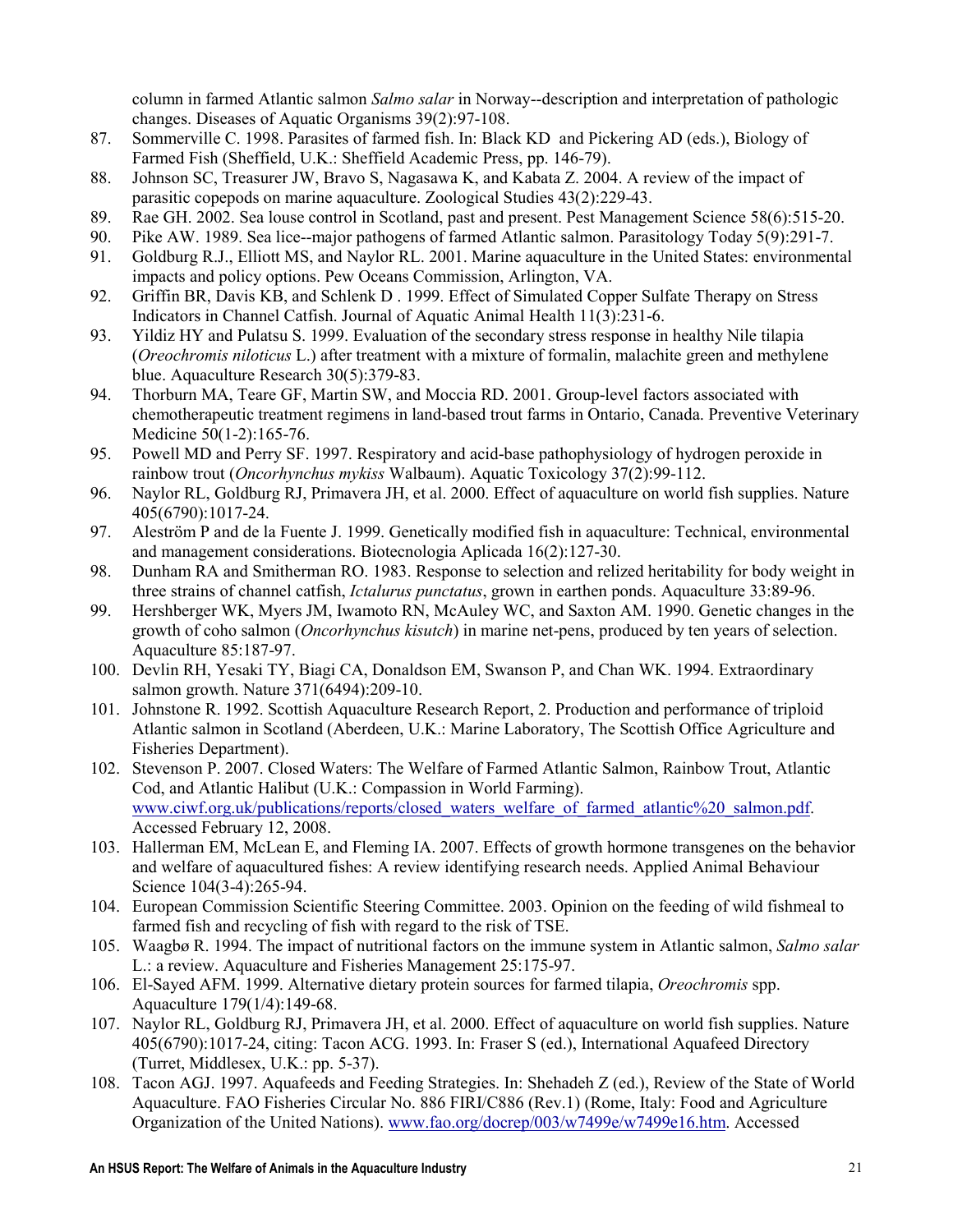February 12, 2008.

- 109. Refstie S, Storebakken T, Baeverfjord G, and Roem AJ. 2001. Long-term protein and lipid growth of Atlantic salmon *(Salmo salar)* fed diets with partial replacement of fish meal by soy protein products at medium or high lipid level. Aquaculture 193(1-2):91-106.
- 110. Powell K. 2003. Fish farming: eat your veg. Nature 426(6965):378-9.
- 111. Lall SP and Lewis-McCrea LM. 2007. Role of nutrients in skeletal metabolism and pathology in fish -- An overview. Aquaculture 267(1-4):3-19.
- 112. Pilarczyk A. 1995. Changes in specific carp immune reaction caused by addition of fish oil to pellets. Aquaculture 129(1-4):425-9.
- 113. Naylor RL and Burke M. 2005. Aquaculture and ocean resources: raising tigers of the sea. Annual Review of Environment and Resources 30:185-218.
- 114. Handeland SO, Järvi T, Fernö A, and Stefansson SO. 1996. Osmotic stress, antipredator behaviour, and mortality of Atlantic salmon (Salmo salar) smolts. Canadian Journal of Fisheries and Aquatic Sciences 53(12):2673-80.
- 115. Olla BL, Davis MW, and Schreck CB. 1992. Comparison of predator avoidance capabilities with corticosteroid levels induced by stress in juvenile coho salmon. Transactions of the American Fisheries Society 121(4):544-7.
- 116. Mesa MG. 1994. Effects of multiple acute stressors on the predator avoidance ability and physiology of juvenile chinook salmon. Transactions of the American Fisheries Society 123(5):786-93.
- 117. Metcalfe NB, Huntingford FA, and Thorpe JE. 1987. The influence of predation risk on the feeding motivation and foraging strategy of juvenile Atlantic salmon. Animal Behaviour 35(3):901-11.
- 118. Pillay TVR. 1992. Aquaculture and the Environment (Oxford, U.K.: Fishing News Books, pp. 97-102).
- 119. Ross A. 1988. Controlling nature's predators on fish farms. Marine Conservation Society.
- 120. Krkosek M, Lewis MA, Morton A, Frazer LN, and Volpe JP. 2006. Epizootics of wild fish induced by farm fish. Proceedings of the National Academy of Sciences of the United States of America 103(42):15506-10.
- 121. McKinnell S and Thomson AJ. 1997. Recent events concerning Atlantic salmon escapees in the Pacific. ICES Journal of Marine Science 54(6):1221-5.
- 122. Ruane NM, Carballo EC, and Komen J. 2002. Increased stocking density influences the acute physiological stress response of common carp Cyprinus carpio (L.). Aquaculture Research 33(10):777- 84.
- 123. Vazzana M, Cammarata M, Cooper EL, and Parrinello N. 2002. Confinement stress in sea bass (Dicentrarchus labrax) depresses peritoneal leukocyte cytotoxicity. Aquaculture 210(1/4):231-43.
- 124. Barnett CW and Pankhurst NW. 1998. The effects of common laboratory and husbandry practices on the stress response of greenback flounder *Rhombosolea tapirina* (Gunther, 1862). Aquaculture 162(3/4):313-29.
- 125. Conte FS. 2004. Stress and the welfare of cultured fish. Applied Animal Behaviour Science 86(3-4):205- 23, citing: Post GB. 1987. Text Book of Fish Diseases (Neptune, NJ: TFH Publications, p. 287).
- 126. Stangeland K, Hoie S, and Taksdal T. 1996. Experimental induction of infectious pancreatic necrosis in Atlantic salmon, Salmo salar L., post-smolts. Journal of Fish Diseases 19:323-7.
- 127. Winfree RA, Kindschi GA, and Shaw HT. 1998. Elevated water temperature, crowding, and food deprivation accelerate fin erosion in juvenile steelhead. The Progressive Fish-Culturist 60(3):192-9.
- 128. Farm Animal Welfare Council. 1996. Report on the welfare of farmed fish.
- 129. Bandeen J and Leatherland JF. 1997. Transportation and handling stress of white suckers raised in cages. Aquaculture International 5(5):385-96.
- 130. Barton BA. 2000. Salmonid fishes differ in their cortisol and glucose responses to handling and transport stress. North American Journal of Aquaculture 62(1):12-8.
- 131. Rouger Y, Aubin J, Breton B, et al. 1998. Response of rainbow trout (Oncorhynchus mykiss) to transport stress. Bulletin Francais de la Peche et de la Pisciculture 350-351:511-9.
- 132. Iversen M, Finstad B, and Nilssen KJ. 1998. Recovery from loading and transport stress in Atlantic salmon (Salmo salar L.) smolts. Aquaculture 168(1/4):387-94.
- 133. Mazik PM, Simco BA, and Parker NC. 1991. Influence of water hardness and salts on survival and physiological characteristics of striped bass during and after transport. Transactions of the American